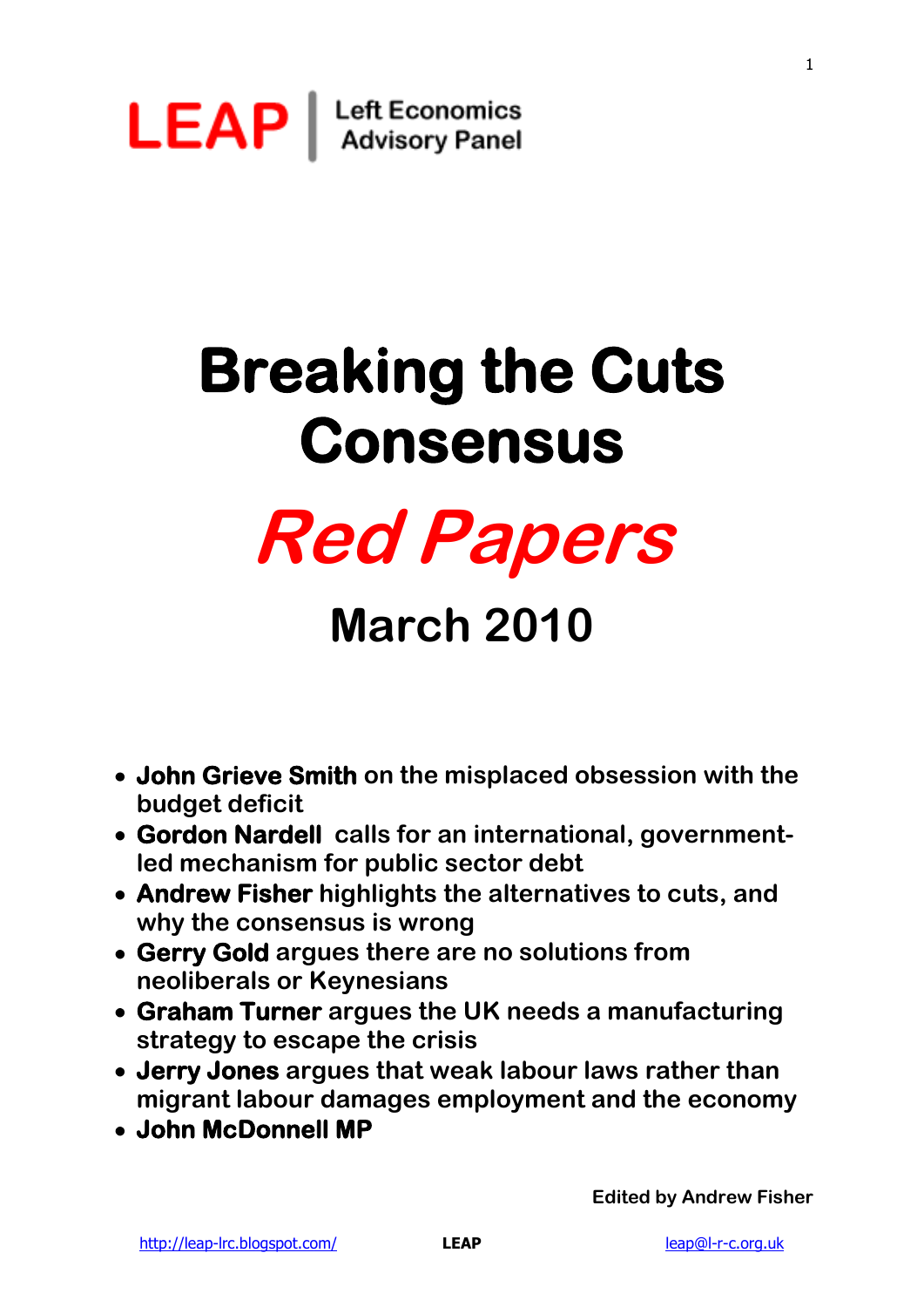# **Contents**

| <b>The Deficit Election</b><br>Editorial                                                                        | 3  |
|-----------------------------------------------------------------------------------------------------------------|----|
| <b>Competitive Deflation</b><br><b>John Grieve Smith</b>                                                        | 4  |
| Price and prejudice: Why public sector debt needs a public<br>sector trading mechanism<br><b>Gordon Nardell</b> | 6  |
| <b>Tackling the Cuts Consensus</b><br><b>Andrew Fisher</b>                                                      | 9  |
| No way out, whichever way they turn<br><b>Gerry Gold</b>                                                        | 12 |
| The need for a Manufacturing Strategy<br><b>Graham Turner</b>                                                   | 15 |
| <b>The Economics of Migration</b><br>Jerry Jones                                                                | 18 |
| <b>Conclusion: A People's Budget Needed</b><br>John McDonnell MP                                                | 22 |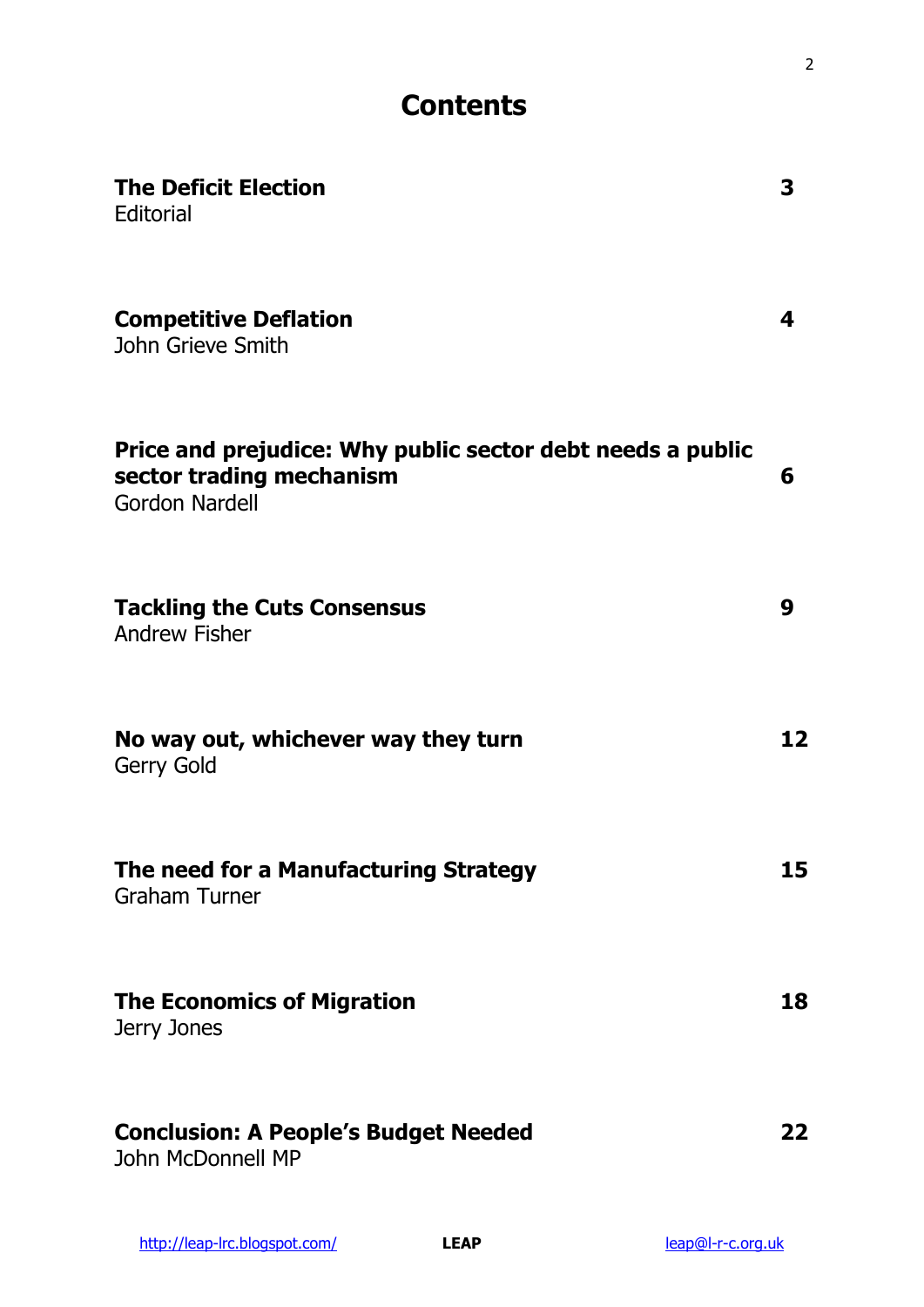# **The Deficit Election**

These Red Papers, published just prior to the March 2010 Budget Statement are probably the most overtly political set of Red Papers that LEAP has published. Following the 2010 Budget, the announcement of the General Election will only be days away.

The economy will dominate the General Election campaign, with Labour portraying itself as the party most geared to ensuring the recovering, the Tories promising to restore UK credibility with the global markets – and the Liberal Democrats fluctuating between the two, in the hope of having some relevance in a possible hung Parliament.

Despite all this posturing though, the reality is that there is very little difference between the parties. All are going into the election advocating major cuts to public services to reduce the deficit, and all are sharply critical of any group of workers who dare suggest that they should not be made redundant or that their pay or pensions should not be cut.

The reality remains that all the major political parties are loyally committed to neoliberal economic dogma, despite the global economic collapse it has wrought. Therefore whatever the outcome of the election, the economic crisis will not be resolved.

We need an alternative economic agenda that puts people first. These Red Papers highlight the errors of the current orthodoxy and articulate some alternatives.

-----------------------------------------------------------------------

**John Grieve Smith** argues that the pre-election cuts consensus is driven by misplaced obsession with the budget deficit, and that such cuts would be damage the economy. The "misplaced obsession" could be countered by an international, government-led mechanism for pricing and trading public sector debt, argues **Gordon Nardell**.

An alternative to the cuts consensus, based on tax justice and public ownership, is argued for by **Andrew Fisher**, while **Gerry Gold** explains why neither the solutions offered by neoliberals nor Keynesians can solve the global crisis.

**Graham Turner** argues that the crisis in the UK is exacerbated by the decline of manufacturing, on contrast to other countries that have had a clear manufacturing strategy, while **Jerry Jones** tackles another election issue – migration – arguing that trade union rights are the solution to exploitation and under-cutting.

As **John McDonnell MP** concludes, no party is adequately addressing these issues because none want a more democratic system

> Andrew Fisher Editor, LEAP Red Papers March 2010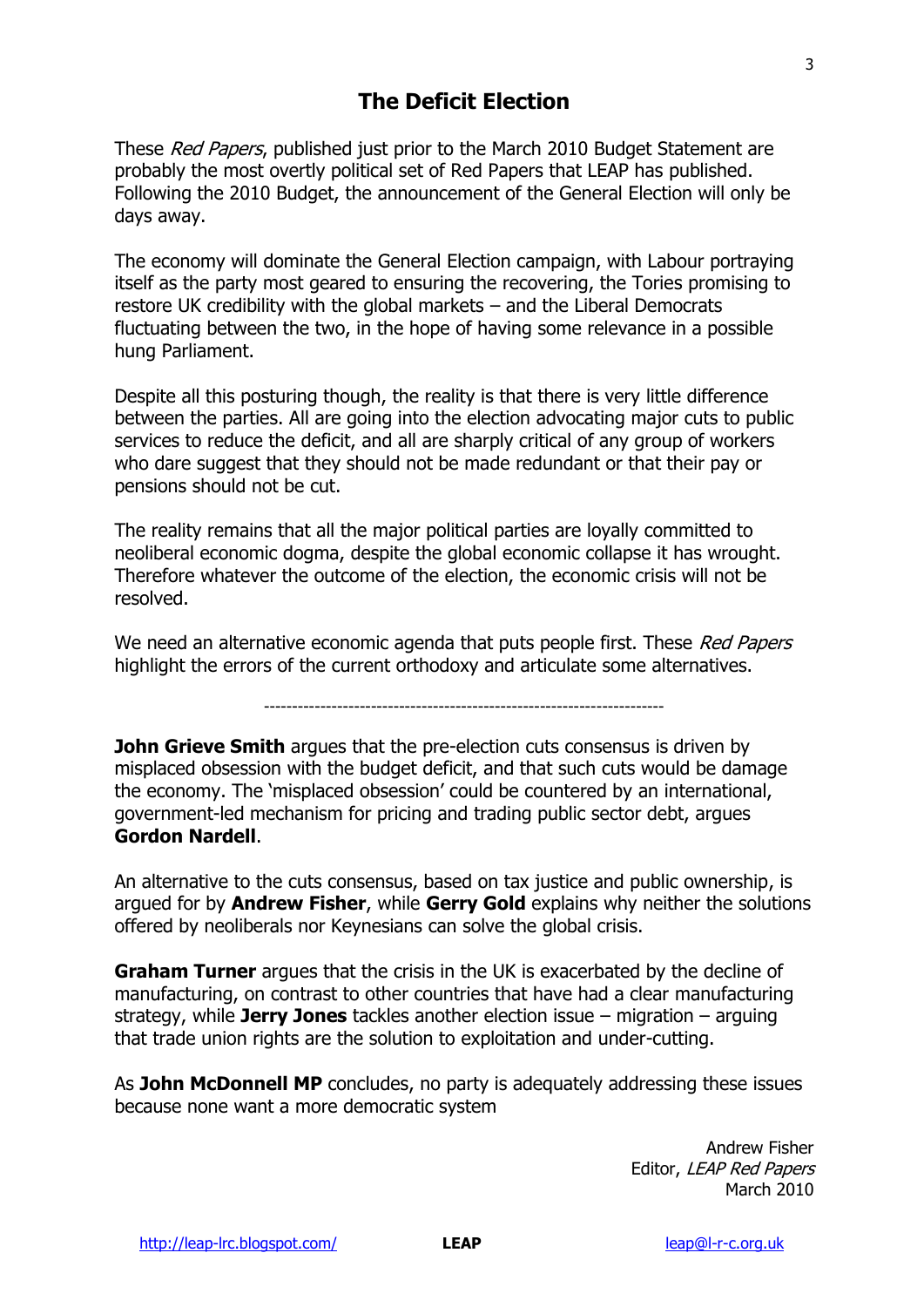# **Competitive Deflation**

### **John Grieve Smith**

- There is a misplaced obsession with budget deficits, fuelled by finance sector panic more than reality
- Budgets cuts slashing the public sector would be economically damaging
- Public sector productivity cannot be measured in the same way as private sector productivity

There is a serious risk that Labour and the Tories could get into a pre-election competition to show who is going to be toughest in cutting public expenditure to tackle the budget deficit. There are three serious dangers in this.

The first is that deflationary cuts might be imposed before the economy is fully recovered from the recession. Here Labour has clearly taken the correct position. Alistair Darling has said he would not make any such cuts before the economy had recovered; whilst the Tories are calling for immediate cuts in public expenditure.

The second is that even when the economy has fully recovered, cuts in expenditure to match the increase in interest payments on the public debt could have an unwanted deflationary effect. This is because the extra interest is for the most part going to foreign or British financial institutions or investment funds and is not increasing demand for goods and services; but any cuts in public expenditure would involve a direct reduction in demand.

The third danger is that the current emphasis on cutting expenditure, rather than raising taxes, is posing a serious threat to the future of many public services – many of which are already under financial pressure. The most recent official figures for public expenditure over the next few years (in the December Pre-Budget Report) are already unrealistically low, and imply cuts rather than improvements in public services. General ignorance of this (except among those actually managing such services) is largely due to the Treasury"s continual misleading reference to "real increases" in expenditure. In economic phraseology this means any increase greater than the rate of inflation. For example, on the Treasury assumption that across the economy as a whole, pay goes up by 4 per cent, productivity by 2 per cent and average prices by 2 per cent, any increase in expenditure of more than 2 per cent is called a "real increase".

**"most public sector expenditure is labour intensive with little, if any, scope for increasing productivity . . . more pupils per teacher, or patients per nurse, generally means a decline in standards, rather than increase in productivity"**

But most public sector expenditure is labour intensive with little, if any, scope for increasing productivity. This applies particularly, for example, to the armed forces; and in education and the health services, more pupils per teacher, or patients per nurse, generally means a decline in standards, rather than increase in productivity. If teachers and nurses get the average pay rise of 4 per cent a year, an increase in expenditure of 4 per cent a year in money terms, is needed to maintain the same manpower. It is highly misleading, to those not familiar with economic jargon, for the Treasury to use the phrase "real increase" of 2 per cent for a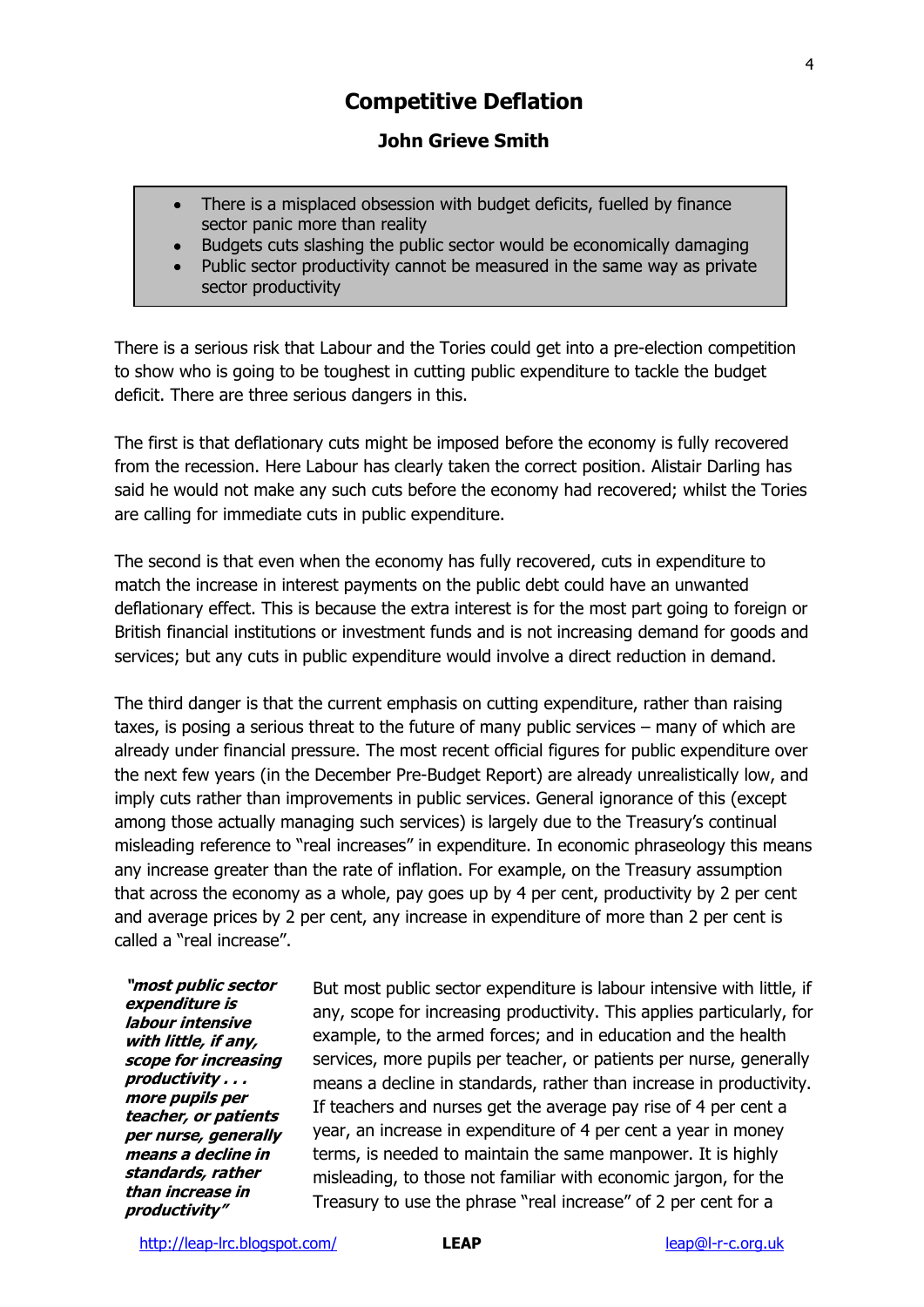money increase of 4 per cent increase in expenditure, implying that such an increase would involve enough money to improve or expand such a service..

The key example of this is the reference in the December Pre-Budget Report to a real increase in public sector current expenditure of 0.8 per cent a year from 2011-12 to 2014- 15. This is equivalent to 2.8 per cent a year in money terms, insufficient in most areas to maintain the existing labour force – without substantial cuts in relative public sector pay. Rather than implying improvements in public services, it would mean that it would be difficult to maintain present standards, and widespread cuts would be needed, without any additional economy measures.

The government should be considering tax increases as an alternative to expenditure cuts. The problem at election time, however, is that unspecified expenditure cuts may be more acceptable to voters than unspecified tax increases. Tax increases should, however, be targeted on higher income groups to combat the increasing inequality of incomes, and Labour could propose such increases as an alternative to Tory cuts. One advantage of this alternative in macroeconomic terms is that tax increases on the well-to-do could involve a much lower reduction in the demand for goods and services than cuts in public expenditure.

The present preoccupation of the press and politicians with the budget deficit is justified more by the political unpopularity of possible measures to rectify it, rather than any fundamental inability to do so. The recent concern about financial markets' confidence in gilts does not reflect any real risks to bondholders. No serious observer should think that a major industrial country, like the UK, would default on the interest payments or redemption of its government bonds.

The first essential is to ensure that the effects of forthcoming budgets are tuned to the macroeconomic situation and a return to full employment. It is very much to Labour"s credit that the government has taken the lead in successful international budgetary action to get out of the recession.

5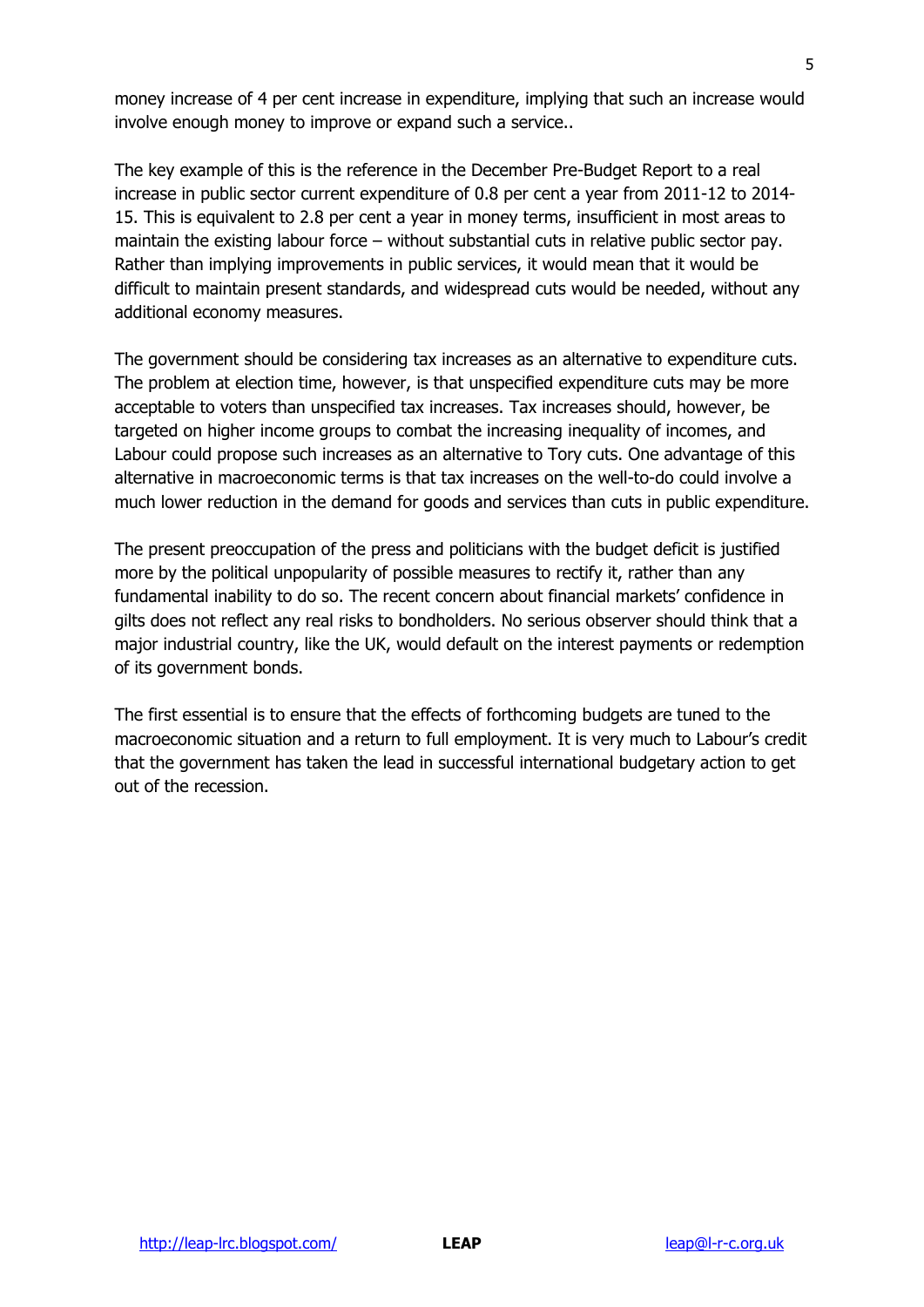# **Price and prejudice: Why public sector debt needs a public sector trading mechanism**

# **Gordon Nardell**

- The level of risk in budget defaults are being overemphasised by markets  $\bullet$
- Current levels of public sector debt are more sustainable than the private sector debt that created the crisis
- A new international government-led mechanism for pricing and trading public sector debt is needed

The parties' pre-election battle has descended into a virility contest on spending cuts, driven by a consensus that public sector borrowing is "out of control" and needs to be urgently reduced. This week, the Tories opportunistically seized upon the European Commission"s assessment that "a credible time frame for restoring public finances to a sustainable position requires additional fiscal tightening measures beyond those currently planned" as evidence that New Labour"s cuts fail to bite deeply enough quickly enough. But exactly what is it that's "unsustainable" about current levels of public debt?

Put into a global perspective, UK government borrowing, at just under 68.7% of GDP on recent IMF figures<sup>1</sup>, is comparable with other developed nations  $-$  85% for the USA, for example – and much lower than several others: 115% for Italy and 218% for Japan. By these lights even beleaguered Greece, at 125%<sup>2</sup>, isn't in quite the irredeemable state the lurid headlines might suggest. The relative positions remain fairly constant even as you track the IMF"s projected overall deterioration to 2014. The UK at 98% will be slightly more heavily indebted than France at 96%, but still in a considerably more comfortable position than the USA at 108% and far less burdened than Italy at 128% and Japan at a staggering 245%. In fact the trend predicted by the IMF may well prove to be excessively pessimistic. The UK"s budget deficit has recently been lower than forecast, leading to net borrowing at the end of February £2.4 Billion less than expected

But more telling still is the comparison between current UK government debt and the towering levels of private sector borrowing accumulated in the years before the credit crunch. The figures are well rehearsed in the pages of previous Red Papers. Private debt mushroomed from 196.8% of GDP in 1996 to 250.1% in 2003 and continued to rise steadily into 2008. That included corporate and producer borrowing, and needless to say a portion of that effectively represented the working capital reasonably required to fund the economic activity reflected in GDP. But it also included less benign elements. Much consisted of speculative financial instruments – fictitious capital – with no productive value whatsoever in the real economy. And buried in the total was an increasing proportion of consumer borrowing. In the year to June 2007, borrowing on mortgages, personal loans and credit cards, at £1.35 Trillion, exceeded GDP (about £1.34 Trillion) for the first time. The following year, borrowing rose to £1.44 trillion (up 7.3%) outstripping the growth in GDP to £1.41 trillion (up 5.1%). And so it continued, with consumer debt rising a further 9.1% in the following year.

LEAP was not alone in predicting that a bubble of this size was sooner or later bound to burst, with catastrophic consequences. But what the markets saw was the bottom line of economic growth, happily ignoring the crippling levels of debt on which it was based. Stock

 $\frac{1}{1}$  IMF

<sup>&</sup>lt;sup>2</sup> The IMF figure. On the measure quoted by *The Economist* in an article in February, the figure is lower at 112.6%. See [http://www.economist.com/world/europe/displaystory.cfm?story\\_id=15452594](http://www.economist.com/world/europe/displaystory.cfm?story_id=15452594)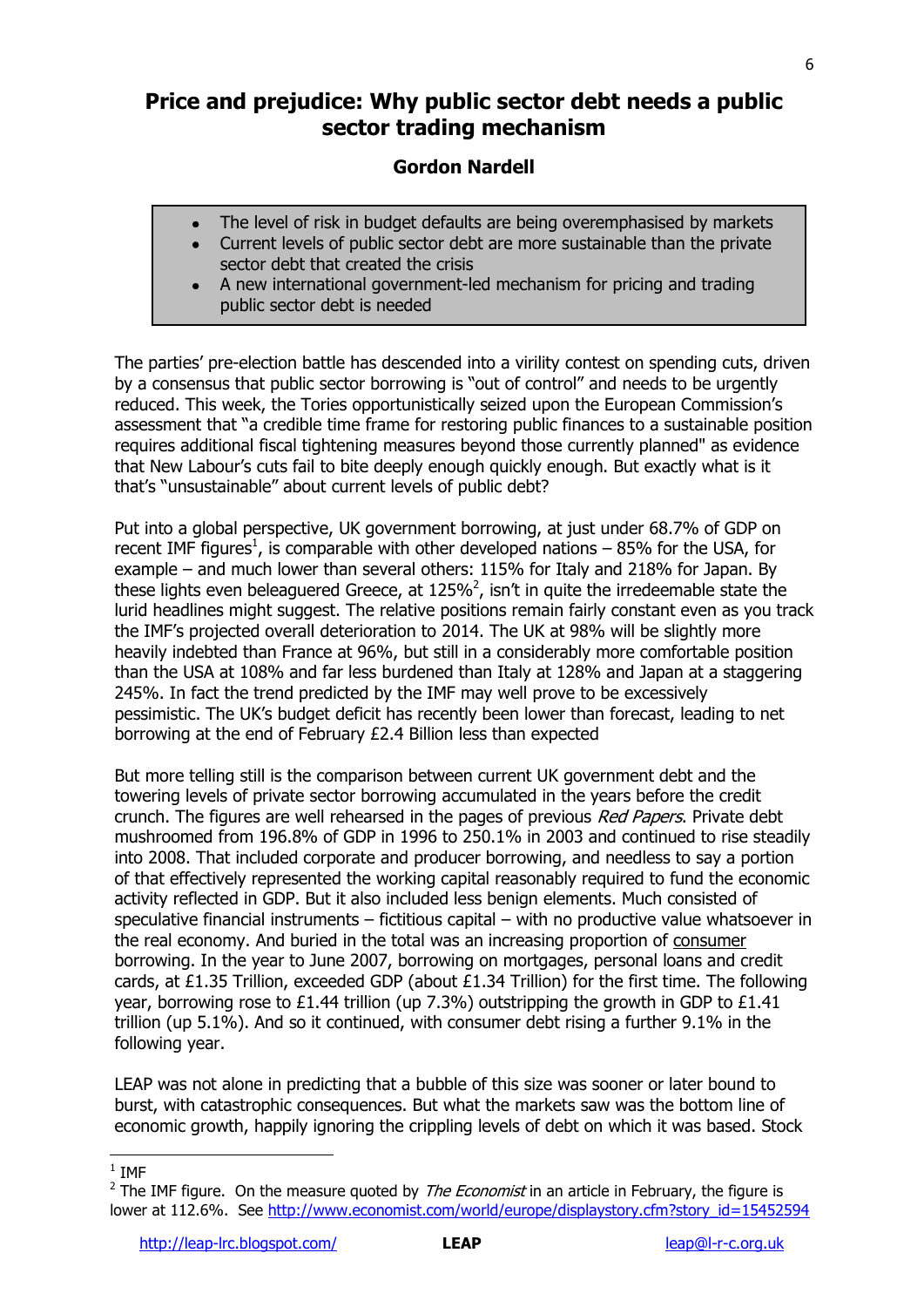markets rose while bond markets gave national finances the blessing of low yields. Now the inevitable crisis has happened, and the same markets cast a jaundiced eye on debt. With the cost of the banking bailout hitting the public purse while tax revenues plummet, the government"s annual budget deficit inexorably rises – this year it"s likely to be reported as 12.6% of GDP against the European Commission target of 3% – and overall state debt increases with it.

An obvious response to that state of affairs is: "so what?" And by any objective standard that response is a perfectly reasonable one. Government borrowing, even at levels high by recent historic standards, is still an order of magnitude less than the pre-crisis levels of private indebtedness. More importantly, the underlying security of government finance is a world apart from the pre- credit crunch debt mountain. The run-up to the Northern Rock drama in late 2007 was characterised by the accumulation of sub-prime lending, high loanto-value mortgages, and the phenomenon of the lowest income individuals suffering the highest debt-to-income ratios. Delinquent credit in the US and UK is still at record levels. But the reality is that neither the UK nor any other European economy is anywhere near a serious risk of default in its sovereign debt. There is simply no principled reason why these economies cannot carry their current and projected levels of indebtedness, and no reason why  $-$  in itself  $-$  doing so might be economically harmful. In fact the reverse is true: at a time of falling tax revenues have fallen, state expenditure, funded by borrowing, is a critical motor force for promoting and sustaining recovery.

That leaves the answer to the "so what?" question a purely pragmatic one: the market view of debt. Steep yield curves have characterised the post- credit crunch bond markets, as dealers and ratings agencies mark down the security of sovereign debt. In simple terms,

current "high" levels of debt imply high borrowing costs, making attempts to borrow to maintain or increase public expenditure at least partially selfdefeating.

In the absence of any defensible reason for fearing these levels of debt  $-$  and bearing in mind the

**"private markets' attitude to public sector borrowing is not an objectively justified fear or concern about the quality of the debt, but little more than an irrational prejudice or phobia"**

markets' failure to react to the dangers inherent in the private credit bubble – there is only one conclusion: private markets" attitude to public sector borrowing is not an objectively justified fear or concern about the quality of the debt, but little more than an irrational prejudice or phobia. It's simply another facet of the familiar "public bad, private good" mantra that characterised so much "mainstream" economics of the 80s and 90s. Interestingly, non-market commentators have taken a much more rounded view of debt. In a report issued in May 2009, the IMF focused its concerns not on public sector debt but on persistent volumes of household and consumer borrowing, which it warned made the pace of recovery, if any, "uncertain".

Hence the "so what?" becomes – "so what do we do?" The crucial task for governments is to correct the illogic of relying essentially on private markets to operate the issue and trading of public debt. Following the Second World War – also a time of high government borrowing – policymakers recognised that the challenge of reconstruction could only be met by the creation of intergovernmental machinery. And so emerged the IMF and World Bank. The IMF in particular was hijacked in its later life by Washington consensus thinking. But the concept of a government-driven system, stepping in where private capital cannot satisfy the needs of development, remains a sound one.

Government debt could still be issued and traded commercially, but governments would have far more control over the terms of lending including the crucial question of yields. A further benefit of such a system would be its potential to prevent speculative runs on an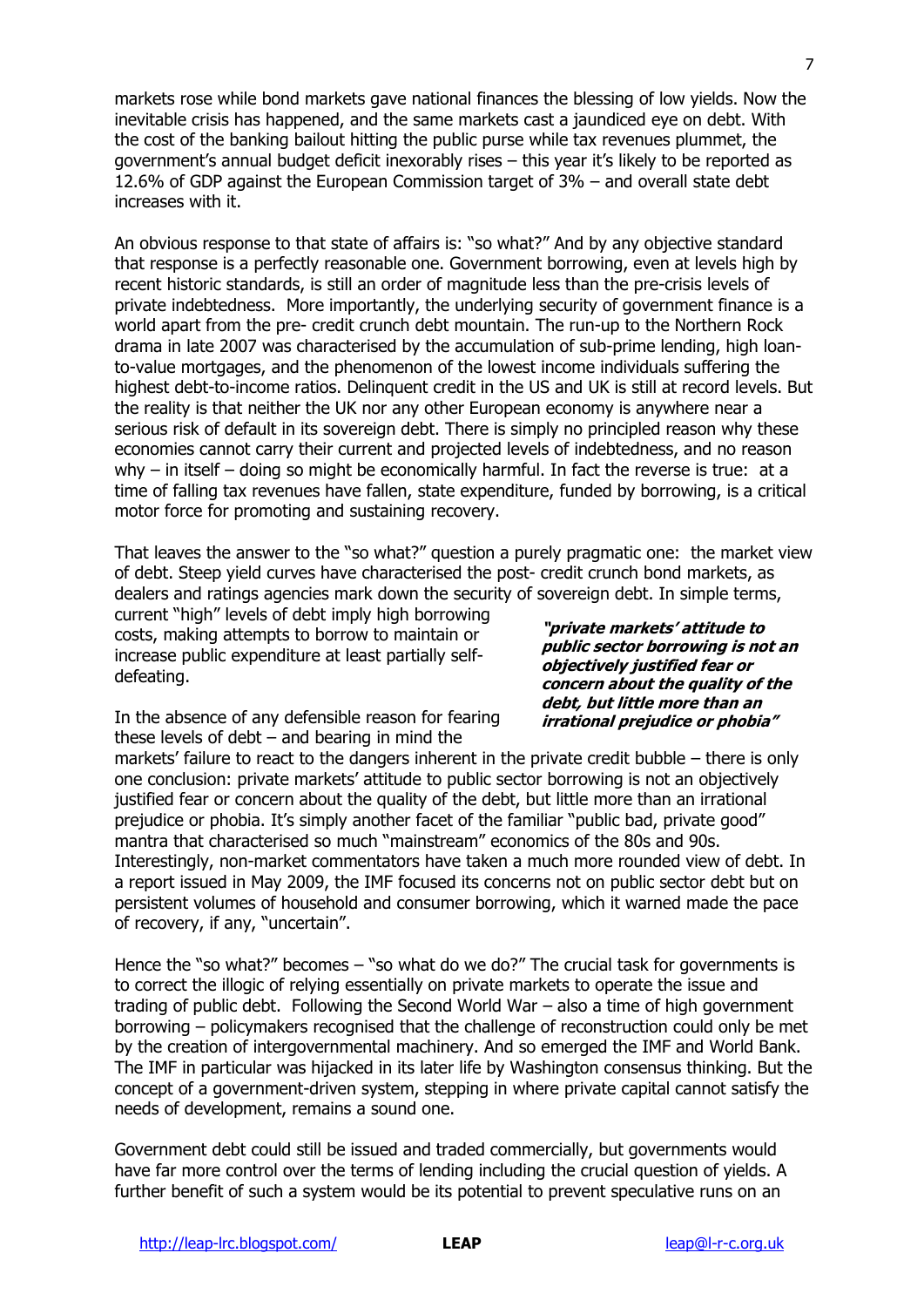individual State's sovereign debt – much as Greece has faced in recent weeks, with knockon effects on the entire Eurozone and beyond. It would be possible, for example, to insist that most debt be traded in the form of consolidated parcels representing loans to several countries, rather than a single nation's debt.

Beyond this month's budget, this is the sort of solution Europe's left governments  $$ including those in the UK and Greece – should be pioneering , not placating the markets with cuts and austerity programmes.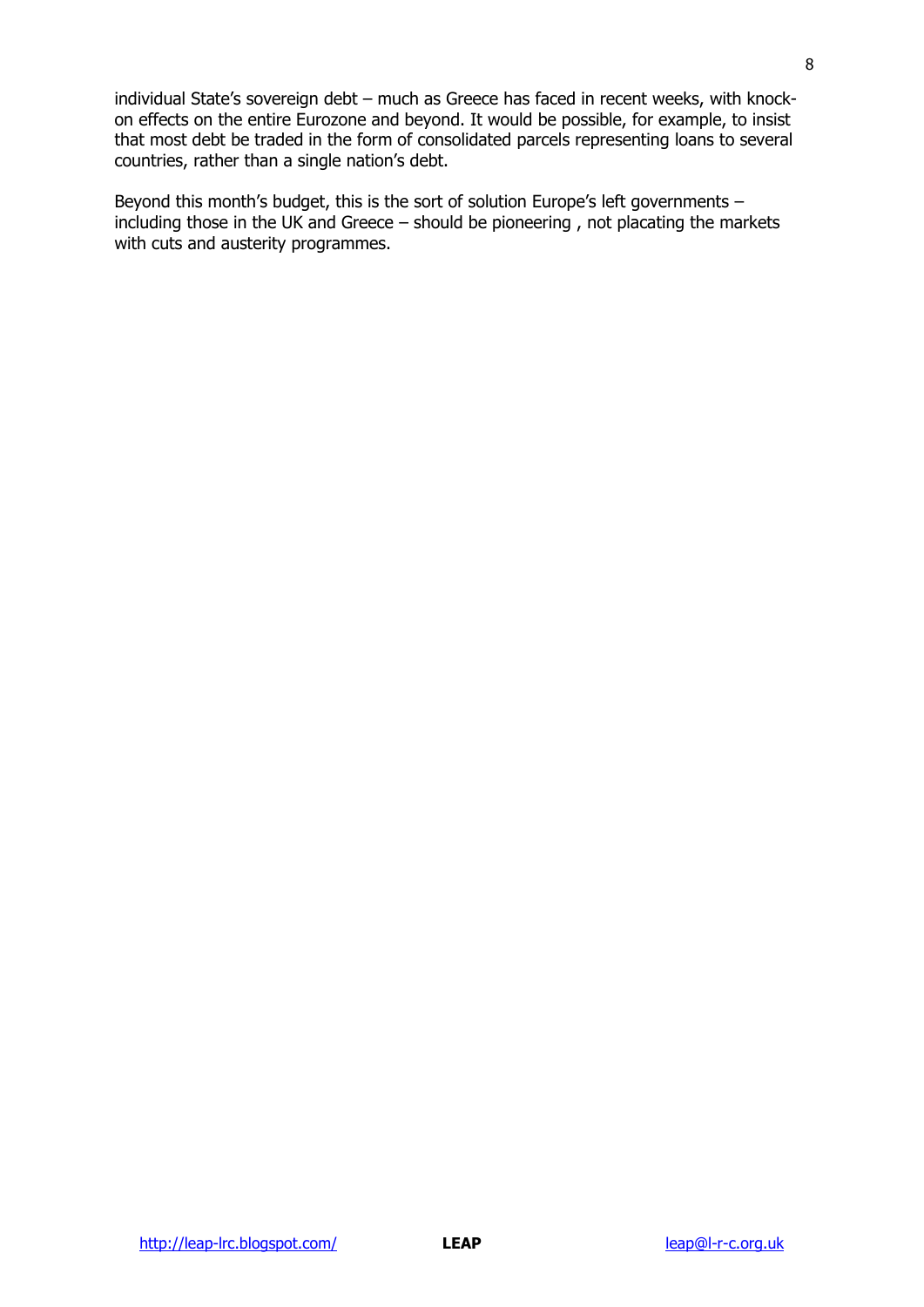# **Tackling the Cuts Consensus**

### **Andrew Fisher**

- The party political consensus around cuts is obscuring the popular alternatives available
- Budgets cuts slashing the public sector would be economically damaging
- Rising inequality, inherent in neoliberal economics, has caused the current crisis and therefore can only exacerbate it

In the debates around the Budget and in the run-up to the General Election, there is a clear consensus among the main political parties. The solution to the national deficit is to cut public services.

We have a national deficit because the banking sector collapsed sparking a recession. Bailing out the banks cost billions, and the recession hit tax revenues and increased unemployment. Public services did not cause this crisis, and we should not have to pay for the crisis through cuts in our services.

What runs through all the attacks on the terms and conditions of public sector workers is a brutal logic that wages and pensions should be forced down to the lowest level. The

**"There are alternatives, but they won't be found at the ballot box. This is because they require a redistribution of wealth and power in the other direction: from rich to poor"**

benchmark for this is the private sector where wages are compared to non-unionised workers, as in the BA dispute.

As Graham Turner has pointed out, this global race to the bottom is central to the economic collapse we have seen around the world. Squeezed consumers

are defaulting on mortgages and personal debts, and are less able to spend in the economy.

This is not a theory, but a fact: the share of Britain's national income going to wages has declined from 65% in the 1970s to 53% today. The same phenomenon has been witnessed around the world. Neoliberal economic practice is devouring itself, and with it ruining millions of lives.

There are alternatives, but they won't be found at the ballot box. This is because they require a redistribution of wealth and power in the other direction: from rich to poor.

#### **Tax Justice**

Research by the Tax Justice Network and PCS estimates that £70 billion is lost every year through tax evasion and a further  $E25$  billion is lost through avoidance, by big business and wealthy individuals. Much of this could be recovered if more tax inspectors were hired and the legal loopholes were closed.

But the Government is cutting the number of tax staff every year. Last year this meant that another £27.7bn of tax went uncollected by HM Revenue & Customs.

By just collecting the tax that is rightfully ours, including from the wealthy and big business, we could avoid public service cuts . . .

The organisers of the "Robin Hood Tax" campaign estimate that introducing just a 0.05% tax on financial speculation could raise \$400bn globally.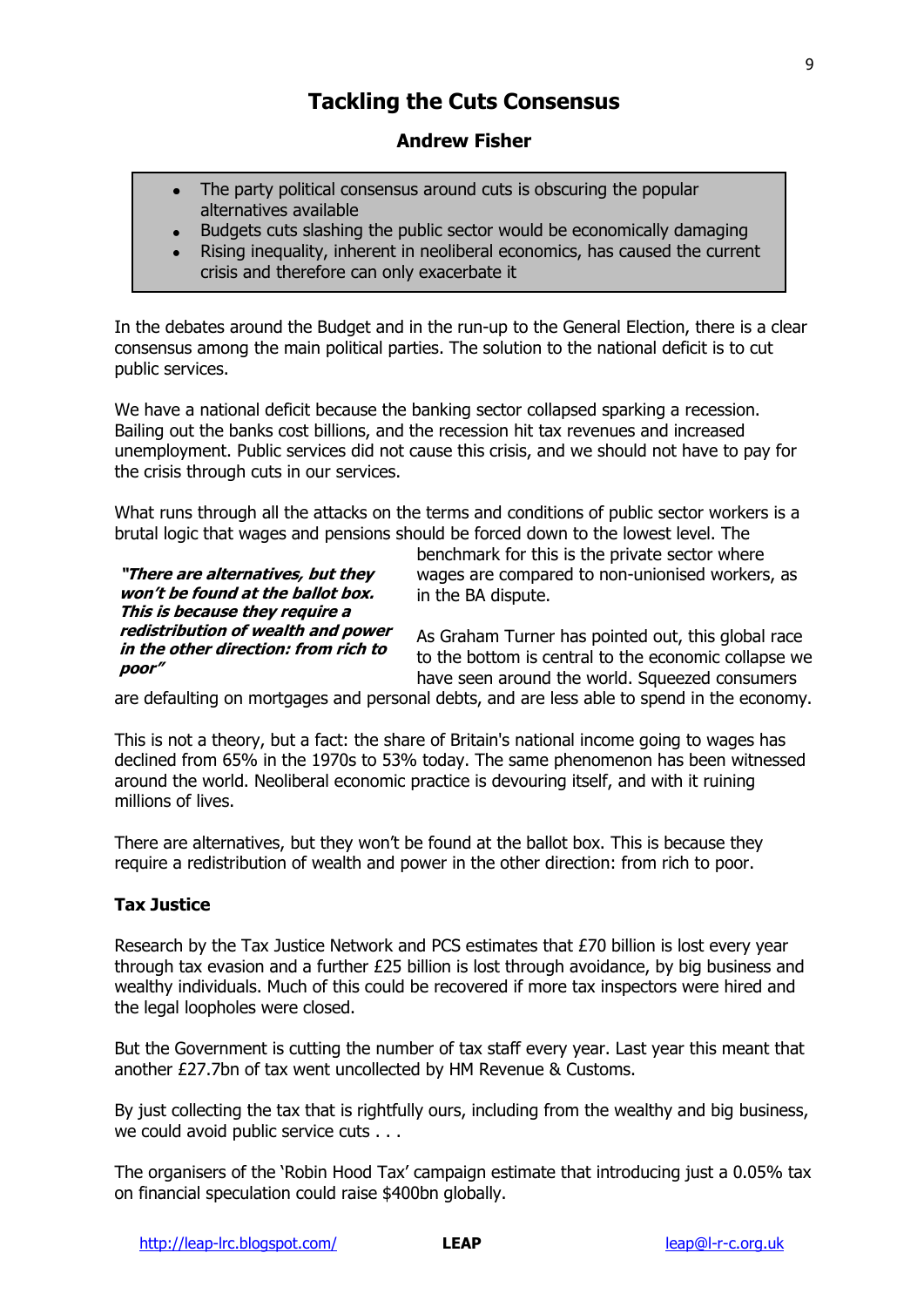#### **Making use of Public Ownership**

We own several banks. They were bailed out with taxpayers money, having done massive damage to our economy, so it seems reasonable that they should be run in the public interest; i.e. use their profits to invest in public services. If other services collapse and need to be bailed out, let's run them to make a profit for the people who bailed them out: taxpayers.

Thirty years ago, gas, electricity, water, buses, trains, and telecommunications were all publicly owned – their prices set by government and all profits reinvested not given away on fat cat bonuses and dividends. In recent years, utility bills and rail fares have risen way above the level of inflation for little or no discernible service improvements. These price rises for essential services have hit the poorest hardest, and contributed to the growth in inequality to its current unprecedented level.

#### **Make cuts to useless projects**

There are several large government projects that are worthy of being cut. Scrapping these projects would be popular, polls indicate, and would allow public money to be better spent elsewhere:

- Stopping the replacement of Trident nuclear weapons would save an estimated £78bn over 30 years
- Abandoning ID card proposals would save at least £6bn
- **•** Bringing our troops home from the pointless war in Afghanistan would save  $£2.6$ bn per year, and save countless young lives – British and Afghani

#### **Why the cuts consensus is wrong**

A recent IPSOS/MORI opinion poll revealed that only 24% of the British public think there is a need to cut spending on public services. The same poll found that people were most in favour of tax rises on business, closely followed by inheritance tax.

Despite the cross-party consensus, it is clear that people know there are alternatives to public service cuts, and there is a clear belief that those who gained the most from the boom should pay for the bust.

But it's not just that the cross-party consensus is stifling debate about alternatives, the consensus itself is economically illiterate and socially unjust.

The three main parties are particularly targeting cuts to public services, welfare costs, and to the state pension and public sector pensions.

Public services are vital in reducing inequality, by making cuts or increasing charges we will damage the service and ultimately damage our society – taking opportunities away from people. Cuts to university budgets will deny higher education places to people, and encourage calls for higher fees, which would exclude even more. A less skilled workforce is also less attractive to foreign investment, something all three parties regularly declare is vital for the economy.

Cutting public sector jobs will increase unemployment, which in turn will increase the costs to government, as more people claim unemployment benefit and fewer people pay income tax. If people"s incomes are taken away or cut (through pay freezes) then they spend less

10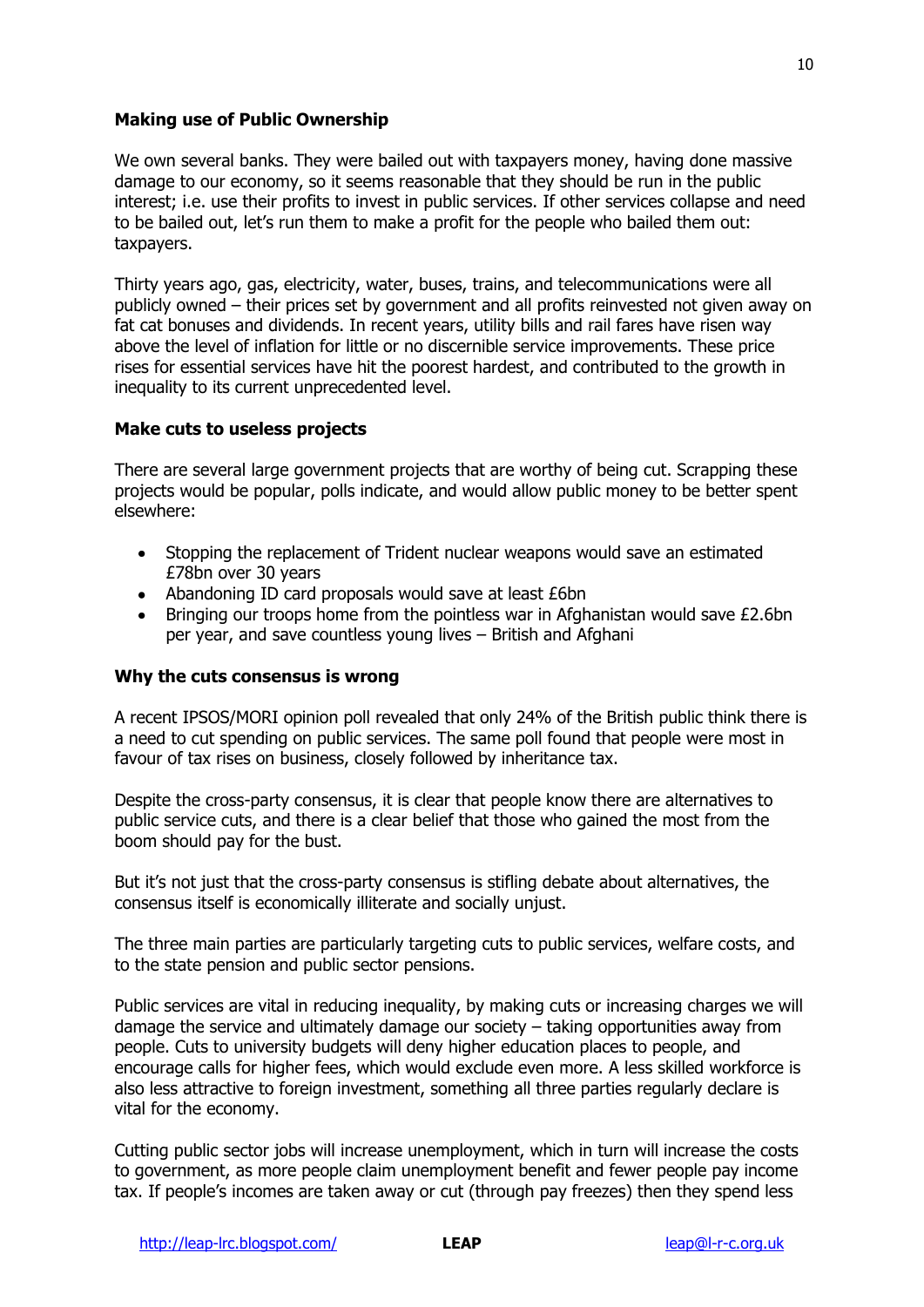(also hitting VAT revenues). This hurts the economy as there is less consumer spending. It will also result in the private sector cutting back because there is less demand.

Instead, the Government should be creating jobs to boost employment and tax revenue. We have plenty of work to be done. We could invest in renewable energy, high speed rail links, and building new housing for the 1.8m families on council house waiting lists.

The UK currently has the lowest level of unemployment benefit in western Europe – just  $£64$ per week or £51 for under-25s. If unemployment benefit had risen at the same rate as wages since 1979, it would be over £110 per week today. Even if a link between benefits and earnings had been introduced by Labour in 1997, the unemployment benefit would be £75 per week today.

Despite all the horror stories in the press, the government loses three times as much by making mistakes in benefit payments as it loses through benefit fraud. Benefit fraud last year was about £0.8bn, tax evasion by big business and wealthy individuals was £70bn – nearly 100 times as much! Yet where are the posters at bus stops to shop a tax evader?

The basic state pension is still under £100 per week, one of the lowest in Europe. The official poverty level is £165 per week. Proposing to increase the state pension age to 66 immediately and gradually up to 70 would hit the poorest hardest. They earn less and so are less able to take early retirement, and because of this, and a lifetime of lower standards of living, they die younger. With the current unprecedented levels of inequality, raising the pension age is grossly unjust.

The main pensions target for the stale Westminster party consensus are public sector pensions. Currently, the average public sector pension is about £4,000 a year, or about £80 per week – hardly the "gold-plated", "feather-bedded" lap of luxury that the tabloids would have us believe.

Two and a half times as much of public sector money is spent subsidising private sector pensions through tax relief – and 60% of this relief goes to higher rate earners at the higher rate.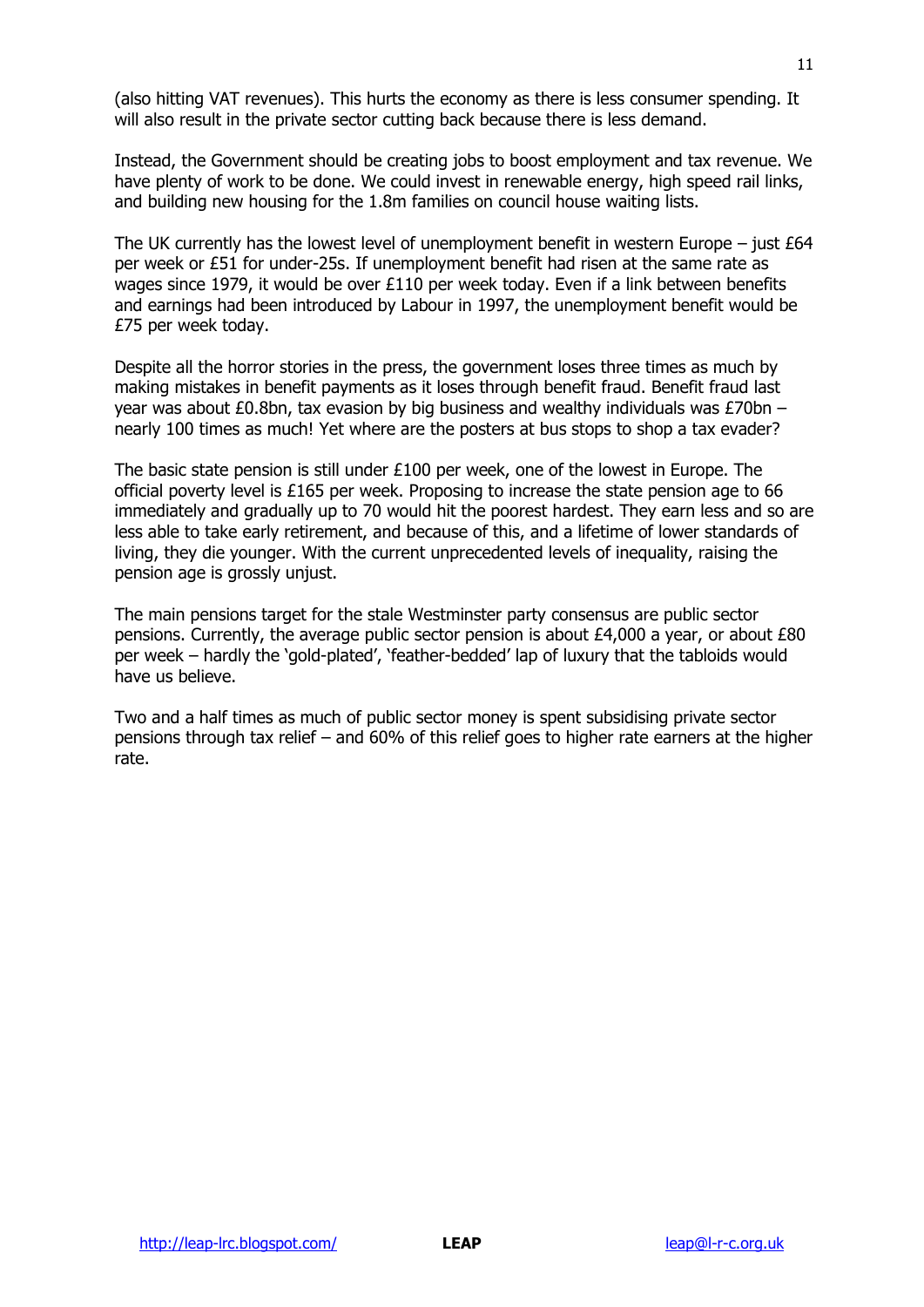# **No way out, whichever way they turn**

# **Gerry Gold<sup>3</sup>**

- Neither Keynesian or neoliberal solutions are capable of pulling the global economy out of crisis
- The establishment commentators and institutions are floundering
- This presents a generational opportunity for socialists to articulate an economic and political vision

Financial Times columnist Martin Wolf is one of the best, undogmatic representatives of the old-school, well-intentioned defenders of the capitalist system of production and finance. He stands apart from, and comments on the opposing camps of neo-liberal free enterprise hawks and Keynesian interventionists.

Like the rest of us, Wolf is dependent on the statistics compiled by a variety of organisations. As an analyst he uses the tools of classical economics as well as, and probably better than, most. As an advisor he considers the possible outcomes of the alternative policies and actions proposed by the different camps to those supposedly with the power to act, and makes his own choices – those that might lead to the least worst outcome for the world economy.

In recent months, Wolf has concluded some of his more thoughtful columns with the despairing recognition that nobody (government, central bank, global agency, corporation) seemed likely to take his radical road to redemption. 'The world economy has no easy way *out of the mire'*, his column on 23<sup>rd</sup> February is a case in point. It contains a dense and complex line of argument taking as its starting point analyses and projections published by the Organisation for Economic Co-operation and Development (OECD) last November.

The OECD's role has evolved from helping its membership of 30 rich countries achieve sustainable economic growth and employment, to drawing other countries into the orbit of globalising corporations. It has become a key agency of the transnational capitalist class. In a nutshell, the OECD's latest twice-yearly Economic Outlook No.86 shows that:

- Despite the historically unprecedented injection of public sector cash and credit, private sector spending is running way behind its income. Put simply – consumers aren't spending and businesses aren't investing at anything like the pre-crisis rate
- Bank lending for capital investment the collapse of which has been used as a key measure of the scale of the financial crisis – has failed to respond to the broad range of stimulus measures implemented by governments around the world.

Fans of financial explanations like to blame the continuing recession on the credit crunch, but as the OECD cautions, the opposite explanation may also be true. It says: "A contraction in bank credit is not necessarily a sign of a crunch in the supply of credit since a deep downturn in activity reduces the demand for borrowing."

The OECD nevertheless looks on the bright side to a 'moderate' recovery from widespread recession, but tries to protect its reputation with a defensive wall of caveats.

 $3$  Gerry Gold is economics editor of A World to Win's website and took part in the drafting of A Manifesto of Revolutionary Solutions [\(www.aworldtowin.net\)](http://www.aworldtowin.net/)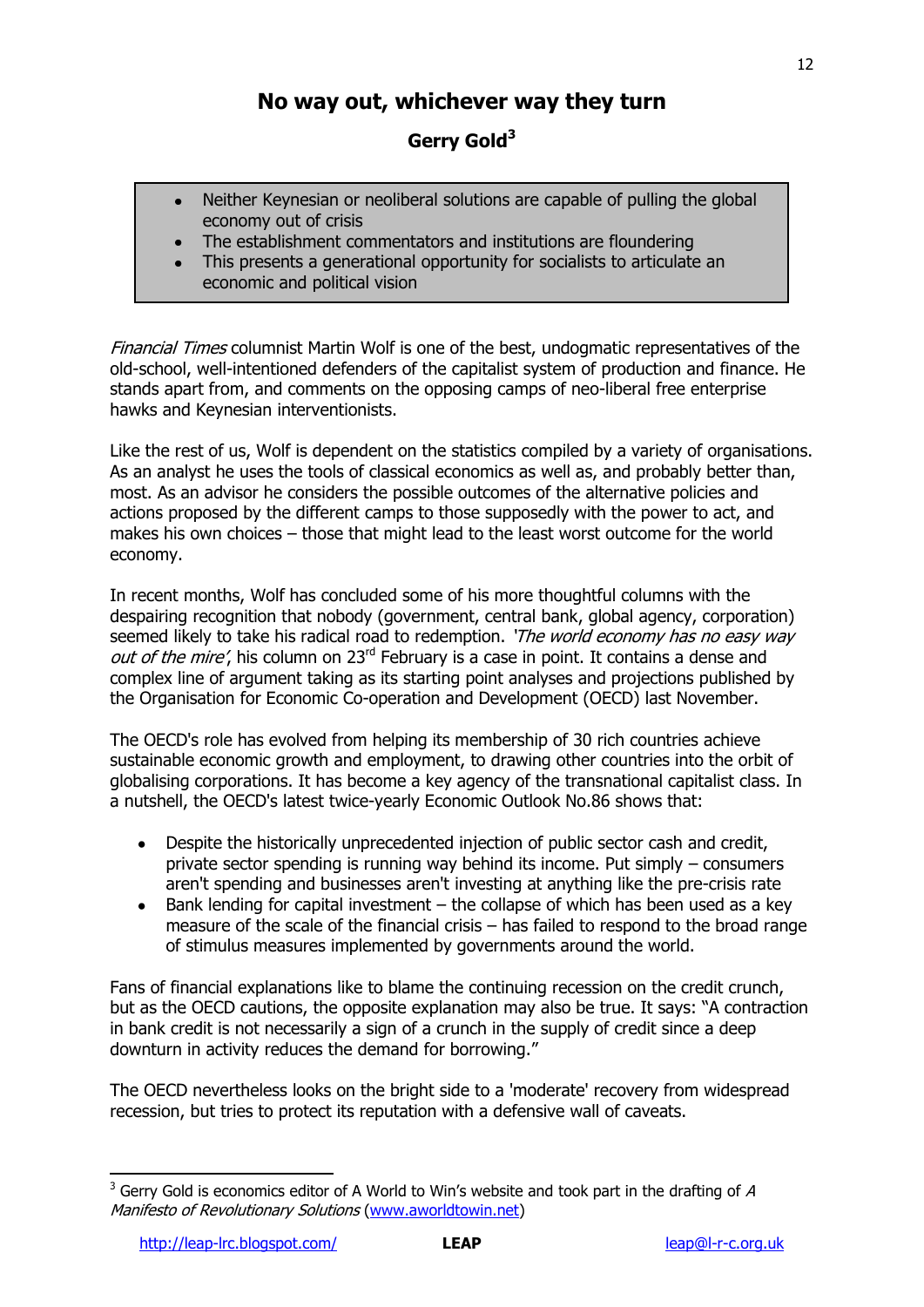Things could go very sharply either way, they say: "The uncertainty surrounding this projection is very high, but the risks are broadly balanced."

On the one hand, it says:

"Financial conditions could continue to improve faster and more extensively than assumed, setting in motion a positive feedback loop: better economic prospects and stronger business investment driven by better financial conditions reducing concerns about the health of financial institutions, in turn improving financial conditions, and thereby growth, still further."

But, the opposite is equally possible:

"On the other hand, financial conditions could worsen abruptly, for example, if a large financial institution were to get into difficulty. Unemployment also represents a negative risk to the outlook, as its continued increase may depress household expenditure and negatively affect financial institutions to a greater extent than anticipated. While risks may be roughly balanced, their consequences need not be. With inflation being very low in some countries, a negative shock could push such economies into deflationary territory from which it is more difficult to exit."

These equally likely but wildly opposing possibilities give us only a few clues about the everactive contradictory forces at work in the depths of the capitalist system, but tell us a great deal about the adequacy of the analytical tools used by the OECD's teams of well-paid analysts. That they clearly have no idea what will happen must surely lead us to take their prescriptions for restoring the system to some kind of health with a very large pinch of salt.

Wolf's 'success' or 'failure' predictions are far more pessimistic. For the world of finance – which, after all, pays Wolf's salary – 'success' means that credit starts to flow to capital investment and the economy begins to return to 'normal'. But this, says Wolf, would soon lead to a new financial crisis, far worse than the one which brought the world to the edge of meltdown in 2008.

And 'failure'? The credit engine fails to reignite and what Wolf calls 'the fiscal rope', the effects of the interventionist stimulus packages, run out. Whatever happens, he says, "either outcome ultimately leads us to a sovereign debt crisis. This, in turn, would surely result in

defaults, probably via inflation. In essence, stretched balance sheets threaten mass private sector bankruptcy and a depression, or sovereign bankruptcy and inflation, or some combination of the two."

**"That they clearly have no idea what will happen must surely lead us to take their prescriptions for restoring the system to some kind of health with a very large pinch of salt."**

Not too cheerful, then.

Predicting a sovereign debt crisis wasn't too difficult. As Wolf was writing his column, Iceland was on its way to a referendum that in March overwhelmingly rejected the terms of repayment of the Icesave debt held by the British and Dutch governments. At the same time, the combined forces of banks, hedge funds, currency traders, European Union and the European Central Bank, as well the German government were ganging up to force savage austerity measures on Greece in an attempt to stop the sovereign debt contagion spreading to Spain, Italy, Portugal and beyond.

The only way out, in Wolf's view is "to use the huge surpluses of the private sector to fund higher investment, both public and private, across the world." It seems like a sensible idea,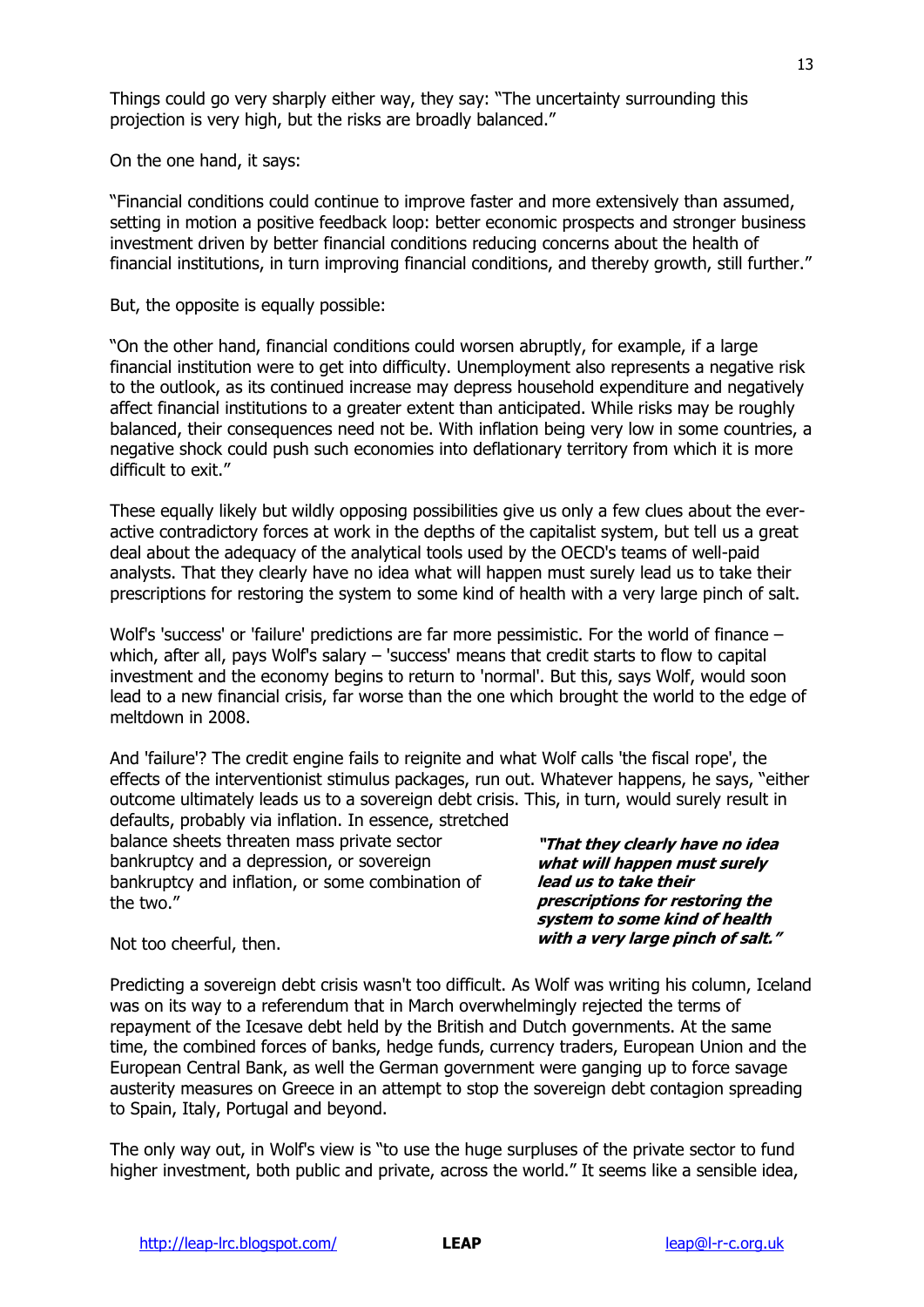but what he doesn't tell us is who he thinks might be in a position to do the using, to get the savers spending. He does however admit that nobody looks like going down that route.

The OECD, for its part, thinks the way forward is to begin eliminating the interventionist spending that has propped up car production, for example. It advises its members "to start unwinding crisis-induced policies in an orderly and coherent way" and, ominously, encourages "a renewed drive to implement structural reforms". It says "crisis-driven emergency measures of subsidising production (e.g. in the auto industry) or subsidising jobs (e.g. short time working schemes) need to be scaled back, as their continuation would undermine the productive capacity of the economy."

What the OECD is saying is that nothing must stop capitalist enterprises shutting down unprofitable factories because that"s the way the system "works". Neither Wolf nor the OECD, nor any of the other purveyors of classical economic analysis, pay much regard to the impact of their policies and actions on the working people whose labour is the source of all value, except insofar as they acknowledge that unemployment will rise and stay high for years, if not decades to come.

In the US, the economic shakeout is driving the rate of exploitation to record levels. Revised estimates from the US Bureau of Labour Statistics show that real hourly compensation fell by 2.8% in Q4 2009, whilst productivity outpaced hourly compensation, causing unit labour costs to fall 5.9% since the previous quarter and 4.7% compared to the previous year, the largest year on year decline in the series' history, going back to 1948. In 2009, productivity rose 3.8% from 2008, while unit labour costs fell 1.7%, a record pace of contraction. There are surely limits to what US workers can stand. An eruption of anger is to be expected in the United States.

In Britain, the devaluation of the pound by 25% in a year has failed to resuscitate the economy and the trade gap has actually widened because overseas markets haven"t responded to treatment either. This is increasingly an historic crisis for global capitalism unparalleled in scope and magnitude. The best brains at the OECD and the *Financial Times* can"t map a way out because the contradictory forces at work are so powerful and have a momentum of their own. Waiting for the upturn is likely to be as successful as waiting for Godot.

This is a generational opportunity for socialists to challenge the fundamentals of the capitalist system with bold and imaginative policies of democratic ownership and control, both in production and finance. We ought to create a blueprint for transforming the economy from a credit-driven, roller-coaster ride into a rational model that meets ordinary working people"s aspirations. Such a project could inspire co-ordinated international trade union action in defence of jobs and conditions, occupation of threatened workplaces and the rejection of spending cuts to 'balance the books'. It would also throw into relief the equally challenging task of creating new political forms to putting these ambitions into practice.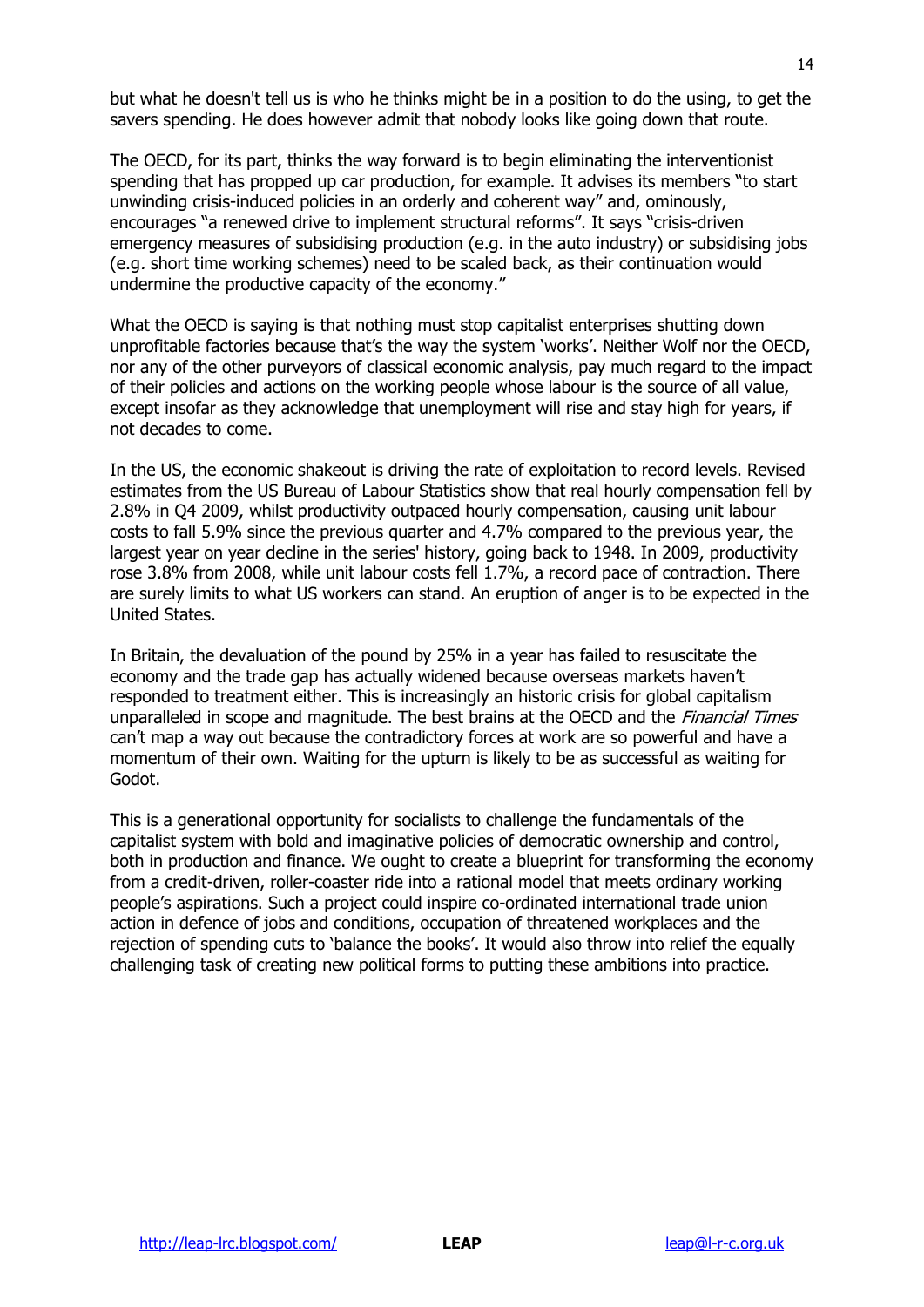# **The need for a Manufacturing Strategy**

# **Graham Turner**

- The shift from manufacturing towards finance disfigured the UK economy  $\bullet$
- As a result the UK trade deficit is growing, and even the relative devaluation of sterling has failed to revive UK manufacturing
- The Tory prescriptions for cuts and free markets are both unpopular and destined to deepen the crisis

For a while, the Conservative Party, aided and abetted by the Liberal Democrats, successfully shifted the economic and political debate away from the causes of the credit crunch to Britain"s yawning budget deficit. Both parties have been promising stringent and draconian measures to bring the public sector borrowing down quickly.

The campaign tactic has misfired. The Conservatives have seen their lead in the polls crumble as voters reject the central message of austerity for all. After all, the deficit was not caused by runaway public spending. It was, and remains a direct result of the credit crunch and a collapse in tax revenues, which will be lower this year than any time under Margaret Thatcher or John Major.

And voters are rejecting the Conservative/Liberal pledge to slash public spending, because the real causes of the credit crunch have yet to be addressed. Guided by Lord Mandelson, Labour are at least starting to re-think the disastrous policy of de-industrialisation that led ineluctibly to credit and housing bubbles being the primary motor of growth. When the Conservatives take campaign donations from the City, voters understand that the Tories represent the status quo – a de-liberalised model based around financialisation, which benefits the few and not the wider economy.

Week after week we see companies closing down factories in the UK and shifting production abroad, because workers in this country are no longer "competitive". Data from the Office for National Statistics (ONS) underlines the continued slide in the UK towards little more than a nation of bankers. When Margaret Thatcher came to power in the summer of 1979, there were 6.88 million manufacturing jobs. By the time Tony Blair and Gordon Brown had taken over the reins, this had shrunk to 4.19 million jobs.

And the decline in manufacturing became unrelenting under New Labour, as the creation of the World Trade Organisation and the rise of the Asian mercantilists destroyed even more jobs. By the end of 2009, there were only 2.58 million manufacturing jobs left in the UK.

As a share of GDP, manufacturing now only accounts for 13.3% of the economy according to the ONS. By contrast, "business services and finance" have mushroomed to represent 30.4% of the economy. Manufacturing is so small, that it is even less than the combined weight of 'retail, hotels and catering', which has risen to 14.6% of GDP.

But these ONS figures are based on 2005 data. Following the credit crunch, more up-to-date numbers will eventually show that the UK has an even smaller manufacturing sector. Manufacturing output has dropped 13.8% from its high-point in February 2008, and is currently 11% below its 2005 average.

By contrast, output for business services and finance has been less affected by the credit crunch, even though it originated within the bowels of this sector. The decline from the 2008 peak has been less pronouned, just 6%. Furthermore, the rise in output during the boom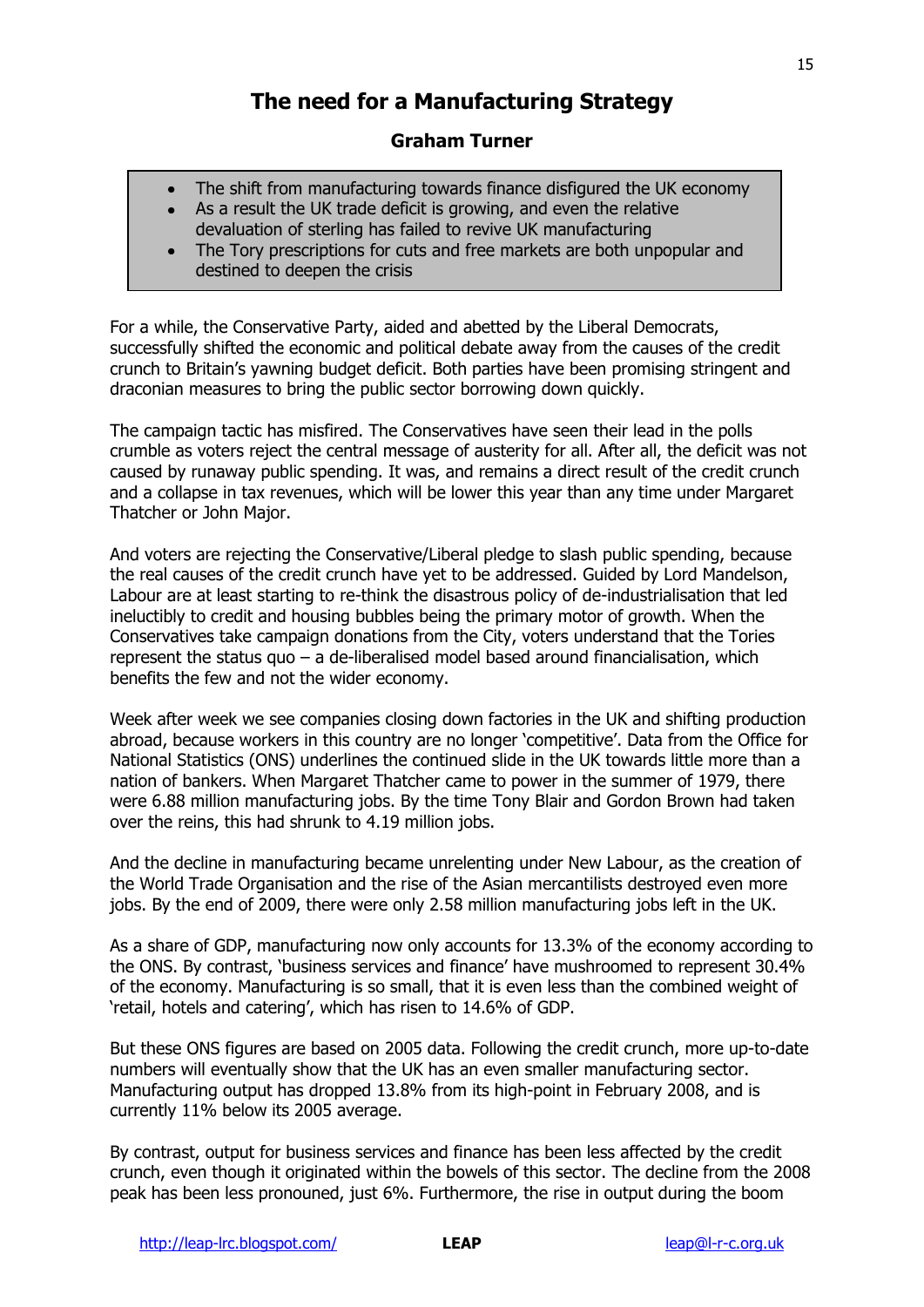was so swift, that even with this drop, business services and finance have still expanded by 8.7% since 2005.

In short, the credit crunch has not stopped the financialisation of the UK economy. The process is intensifying. When up-to-date weights are eventually published for 2009, they may show that business services and finance have expanded to nearly three times the size of our depleted manufacturing base.

It should come as little surprise, therefore, to see our trade position deteroriating yet again, despite a huge decline in sterling. On a trade weighted basis, sterling has fallen by more than a quarter since its peak in July 2007. For a brief while, largely due to the intensity of the decline in consumption, the trade deficit narrowed.

But it is now rising again. The January deficit of £8.0bn, which saw exports fall 8.0% monthon-month in volume terms, may have been distorted by cold weather, preventing goods from reaching the ports. Only when data for February and March have been published we will get a clearer picture.

Nevertheless, prior to January, there were already signs of a renewed increase in the trade deficit, precisely at the time when the adverse terms of trade or "J-curve" impact of a currency decline, by raising import prices more quickly than export values, should have been fading. The real boost or adjustment should have been coming through quickly, particularly as the some areas of the world economy are enjoying a solid recovery – Asia, Latin America, Australia, Canada, to name a few.

Of course, the trade position depends upon a lot more than exchange rates. Japan has for years lived with a strong currency and still racked up huge trade surpluses. As the world recovers, Japan"s trade position is improving quickly, in contrast to the UK. Unemployment is falling in Japan too, dropping to 4.9% in January, having peaked at just 5.6% last summer.

However, Japan has an industrial policy and so does France, a country that has been relatively insulated from the credit crunch. From the peak in Q1 2008, GDP in France has shrunk 2.4%. In the UK, it has dropped 6%. And France did not have the benefit of a competitive devaluation. Since 2007, the trade-weighted euro has gone up.

#### **"a rebalancing of the economy . . . will also provide room for other sectors of the economy to flourish"**

Against this backdrop, the TUC is calling for a £5bn French-style fund to make strategic investments in manufacturing companies. The proposal has considerable merit, but is unlikely to be enough in its own right. For one, this would still be dwarfed by a similar fund in France of £17.7bn at Mr Sarkozy"s disposal.

Moreover, a rebalancing of the economy to create less uneven growth that benefits the whole country, not just segments of London and the South East, may need to forcibly shrink the financial sector. Bank of England officials have given their tacit support to fiscal measures for precisely this reason. Tighter regulatory, capital and liquidity controls over the banks, are not just a pre-requisite to prevent a return to boom and bust. They will also provide room for other sectors of the economy to flourish. For much of the last decade, before the credit crunch, an outsized financial sector contributed to the overvaluation of sterling by attracting capital flows, which in turn accelerated the loss of manufacturing jobs even when the economy was growing. In short, the ephemeral 'success' of the financial sector came at the expense of manufacturing.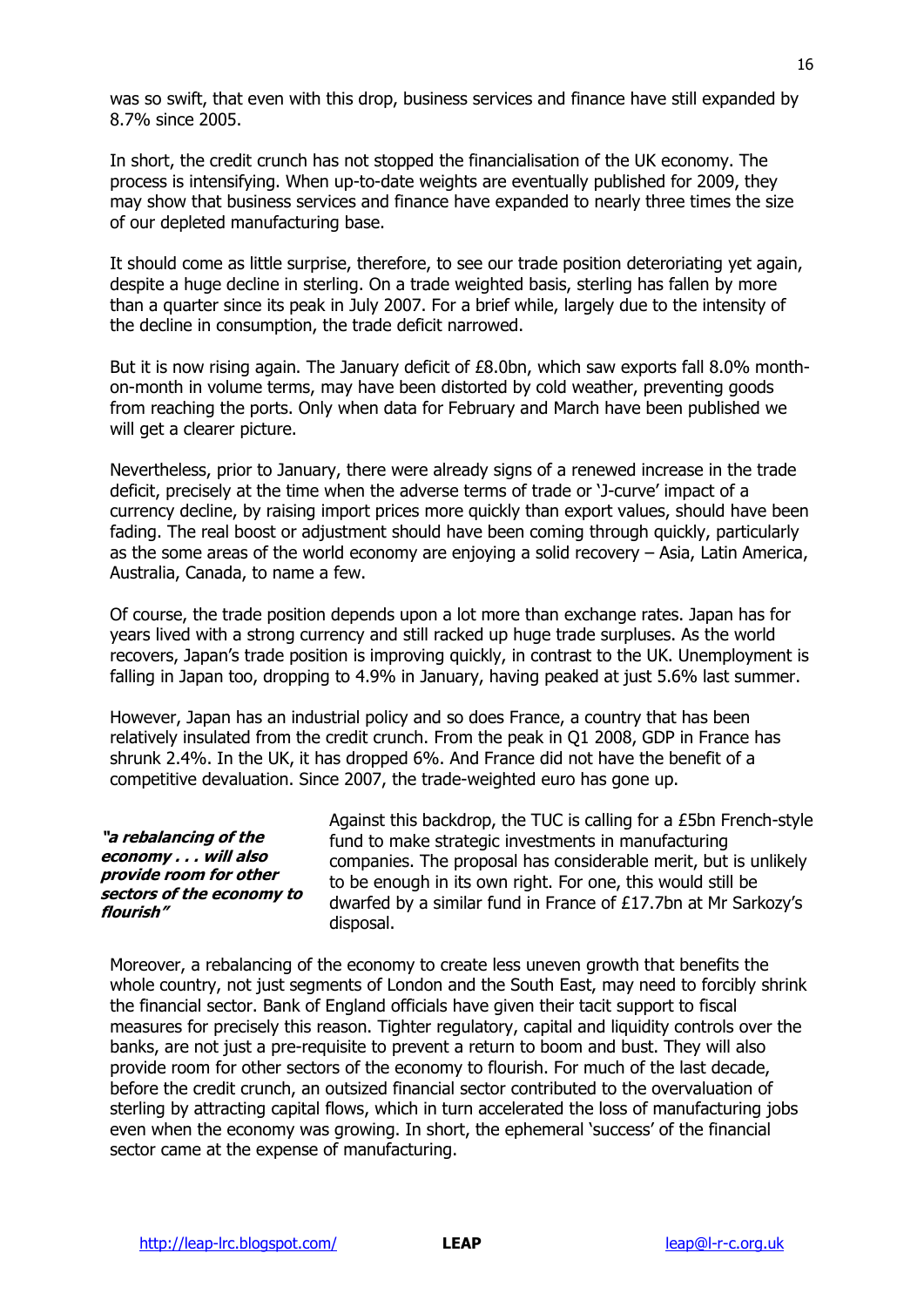In a globalised economy, shrinking the financial sector, and hoping for further currency devaluation to stem the loss of jobs, will not be enough. The authorities will have set targets, including a policy of balanced trade, intervening in the currency markets against countries (notably in Asia) that continue to rack up excessive surpluses. China is an obvious case. Similarly, a growing number of Eastern European countries are being used as cheap bases for companies seeking to cut costs. The UK trade deficit is rising remorelessly against many of these countries. Ultimately, the threat of protectionism needs to be used to guard against a race to the bottom.

If Labour wants to re-connect with its traditional voters, it needs to spell out its vision for a new industrial policy. It is perhaps ironic that the Conservatives have asked Sir James Dyson to head its task force on how to "revitalise" manufacturing. The Wiltshire-based entrepreneur famously shifted his production base to Malaysia. The Conservatives, to a one, failed to see the credit crunch coming, and now they do not have a credible industrial policy either. Lord Mandelson needs to be bolder, and articulate his vision strongly. The election is up for grabs.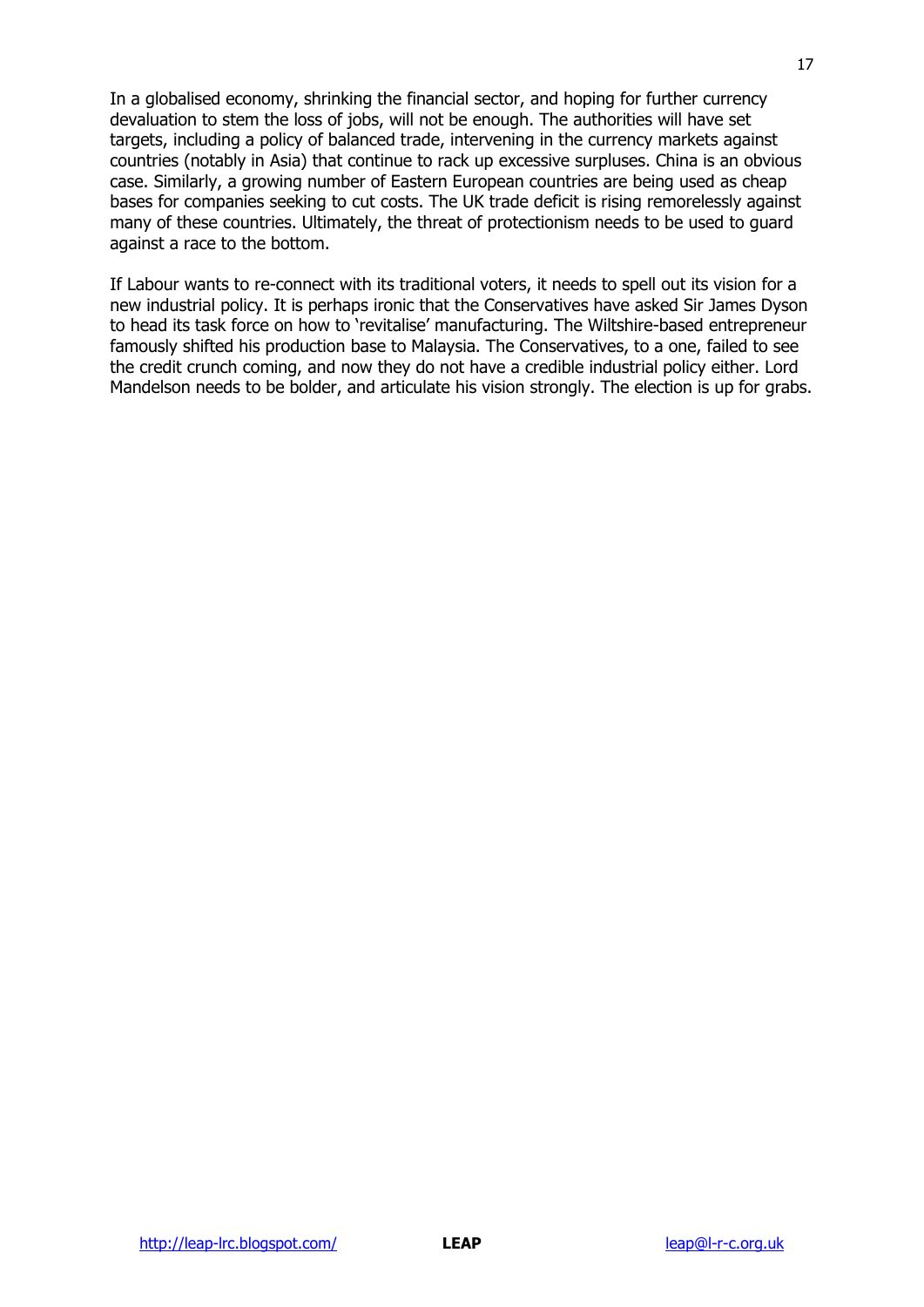# **The Economics of Migration**

# **Jerry Jones<sup>4</sup>**

- Weak trade union and employment legislation in the UK, and across the EU, has made it possible for companies to exploit cheap labour
- Over time this has an adverse impact on economic demand, undermines investment and overall economic development
- There is an onus on the left and trade unions to fight attacks against all workers by companies, landlords, the media and government

Immigration will likely be a major issue in the general election. The problem for the government and most mainstream politicians is that they are torn between placating people"s forebodings about the impact of immigration on their livelihoods and welfare, real or imagined, which have been fanned by the tabloids, on the one hand, and, on the other hand, the demands of big business, which wants a free rein to recruit foreign workers, either to reduce labour costs or to save the expense of training workers for the skills needed. The challenge for the Left is to demonstrate that problems often attributed to labour migration in fact arise from the current economic system and the neo-liberal economic policies that supine governments in thrall to the big transnational corporations have foisted on the world.

### **Economic impact of migration in host countries**

The economic impact of migration in host countries – and in particular who benefits from it – depends to a considerable extent upon how labour markets are regulated, and on the relative bargaining positions of workers and their trade unions. In general, countries receiving migrant labour tend to benefit because immigrants are typically people of working age, usually young, who bring additional skills and working capacity. But the extent of this benefit depends on migrant workers securing work at the going rate for the job without displacing existing workers. Immigrants will then generate additional wealth, pay taxes to sustain public services and, through their own expenditure, produce additional economic demand, which, in turn, will stimulate investment and employment to meet that demand.

However, if migrant workers displace existing workers, this will have an adverse impact on the economy. There will be no additional generation of wealth, and funds will have to be found to support those displaced workers whose skills might be lost. The effect is even worse if immigrant workers displace existing workers at a lower rate of pay. That is because it will result in lower economic demand, which will mean there will be less incentive to invest in new employment activities and, again, the economy will have to bear the costs of displaced workers.

In Britain, this adverse impact is now more likely as a result of the anti-trade union laws passed by the Tories in the 1980s, which greatly weakened the bargaining power of the trade unions in Britain.

#### **"A progressive policy on migration needs to be part of an integrated policy for economic development at national and international levels"**

Although some aspects of these laws have been repealed, trade unions in Britain are still in a worse position today than 100 years ago. More action is needed to secure full repeal, so that once again trade unions are in a position to mount solidarity action without having their funds sequestered. This is crucial if wages for both local and migrant workers are to be protected.

 <sup>4</sup> A full version of this paper will be posted on the LEAP blog: [http://leap-lrc.blogspot.com](http://leap-lrc.blogspot.com/)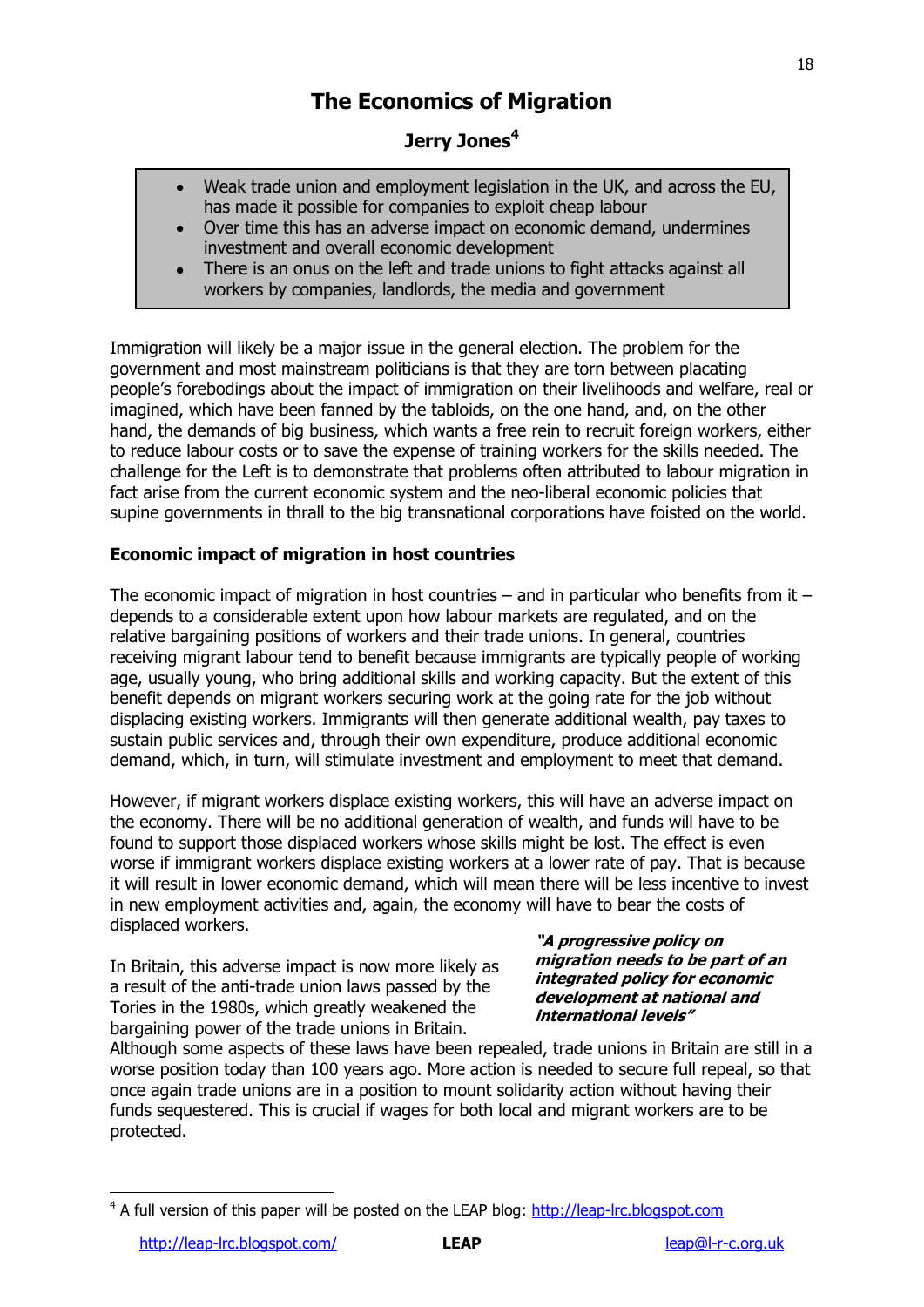Many unscrupulous employers – when they can get away with it – are taking advantage of these weak laws by paying migrant workers at wage rates not acceptable to local workers with families, often below the legal minimum wage. This is believed to be particularly prevalent in agriculture and the construction and hospitality industries.

In 2007, for example, some 5,000 migrant workers from Poland in Herefordshire were discovered to be working 14-hour days, with the highest paid getting just £80 a week, which is far below the Agricultural Wages Board rates that they are entitled to by law. Last year, the GMB union found that migrant construction workers from Italy, Spain and Poland employed by subcontractors at a number of power stations were being paid £1,000 a month less than the nationally negotiated rates, and meanwhile were refusing to employ local skilled workers. Some of these disputes were resolved by workers taking unofficial action coordinated over the internet, which trade unions could not support officially because of the anti-trade union laws. As long as these laws remain on the statute book, it might be that this is the form of action that workers must take in order to pressurise employers to pay the rate for the job.

The bargaining position of workers has been further undermined by the Single European Act, now written into EU law under the Lisbon Treaty, such that now, any company within the EU has the right to set up business in any other EU country, and bring in labour from their home country, paying the wage rates of the country in which they are based rather than the host country. We saw this process at work, for example, in the Irish Ferries dispute in 2006, when Irish seafarers were displaced by Latvian and Polish labour being paid a third of the wages. The EU is now seeking to extend such arrangements worldwide in secret negotiations now taking place under the auspices of the World Trade Organisation, through "Mode 4" of the General Agreement on Trade in Services (GATS). Under the proposals, workers will have neither the customary legal rights they are entitled to in their home countries, nor those of the native workers in the host country.

Another adverse impact of migration in host countries is that the availability of cheaper, highly skilled migrant labour reduces the incentive for firms to invest in training, especially of young people. That is one reason for the current shortage of skilled local workers in Britain, and is why employers are seeking skilled labour from abroad. In addition, this reduces the incentive to invest in technical innovation to raise the productivity of labour. This can only be detrimental to the future development of Britain's economy.

To sum up, if immigrant workers displace existing workers in circumstances where there is a sharp rise in the rate of exploitation – due to radically inferior conditions, longer hours, much lower pay and lower social benefits – immigration will certainly be more profitable for capital in the short run. But over time, because of the adverse impact this has on economic demand, it will undermine investment and therefore overall economic development.

#### **Towards a new left policy on migration**

A progressive policy on migration needs to be part of an integrated policy for economic development at national and international levels. A major priority first and foremost must be to wrest control of national economies (and the global economy) away from the transnational corporations and big financial institutions, and restore power to democratically elected governments, able and willing to act in the interests of all citizens, and stand up to the unelected elites that currently dominate. Among other things, this would have to involve controlling not only the international movement of capital, but also of labour, so that both capital and labour can be invested and deployed in the interests of the citizens who create the capital in the first place, and who finance the education and training of skilled workers.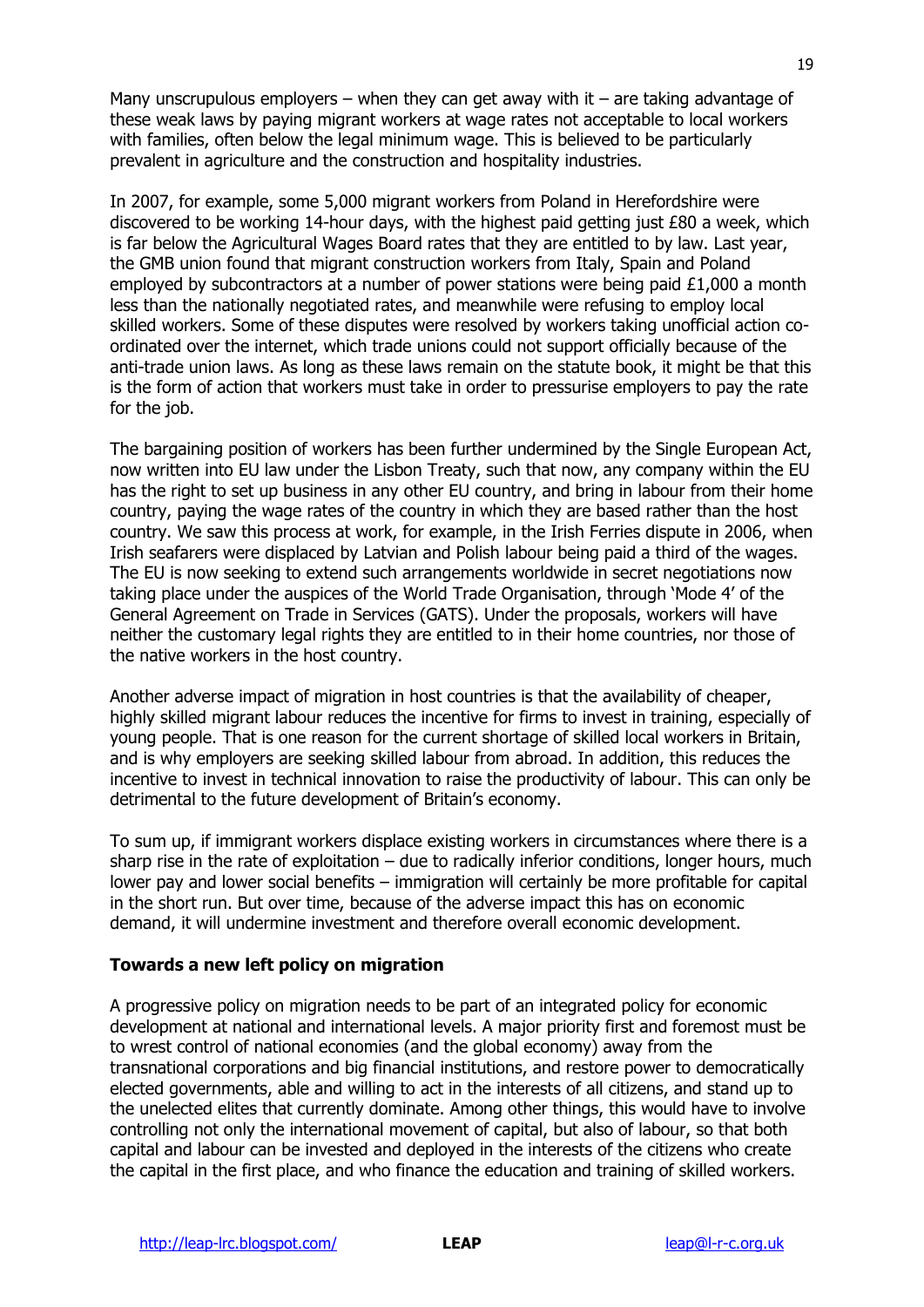This does not mean the elimination of international capital flows or labour migration, but merely regulating them, so that they operate in everyone's best interests.

A problem here is that unlike capital controls, advocating controls on migration has moral implications. In the case of capital, once it is realised that all capital originates from the appropriation of people's surplus labour, and that it is essentially ill-gotten gains that are being shifted about at the expense of the people who performed the surplus labour originally, it not too difficult to convince people that it needs to be controlled. In the case of labour, however, any restriction on migration is to some extent a human rights issue, because in effect it denies people the right to make a livelihood for themselves and their families as best they can, wherever they can. And for people in underdeveloped countries, because of the chronic shortage of livelihoods due to the underdeveloped state of their economies, the situation is often desperate. Who can deny such people the opportunity to migrate to more developed countries when it is precisely the cumulative effects of international policies promoted by the more developed countries – and their systematic appropriation of surplus labour through trade, through investment and transfer pricing, through debt, and through aiding and abetting capital flight – that are responsible for the underdeveloped state of their countries, and the dearth of decent employment opportunities?

However, the problem of underdevelopment will not be solved through migration. Indeed, it will more likely make the problem worse. The point is that people who leave their local community, friends and even family to seek work elsewhere do not normally do so out of choice, but are compelled to do so by the prevailing economic, social or political conditions in their countries. The task must be to promote economic development, thus to create employment opportunities locally so that people do not need to migrate to seek decent livelihoods.

#### **The role of trade unions and the labour movement**

All of what has been said so far would, of course, require a major shift in policy at national and international level. This is what the Left and other progressive forces should be campaigning for in the long run. But what to do in the meantime?

A major priority must be for trade unions to use their collective power to preserve what gains workers have made over the years, both in terms of pay and working conditions, and to prevent employers (and governments in effect acting on their behalf) using migrant labour to undermine those gains. Furthermore, there is the general need for trade unions in different countries to work together to raise wages and labour standards everywhere, especially in the underdeveloped countries, thus shifting the balance of income going to wages at the expense of capital. This would help raise economic demand globally, which, in turn, would provide the stimulus to invest in new productive activities, thus creating new employment opportunities.

Secondly, trade unions need to campaign for a minimum wage at international level, and to get it raised as economies grow (which would make them grow all the more). This argument would have more weight once the current neo-liberal policies are defeated. For instance, if import controls were introduced, it would mean that the additional economic demand created by raising the minimum wage would go straight into investment and jobs in the domestic economy.

In addition, trade unions need to ensure that employers comply with minimum wage regulations, and not get round them by making spurious deductions from workers wages, and the like, which has been the practice among a number of employers of migrant labour in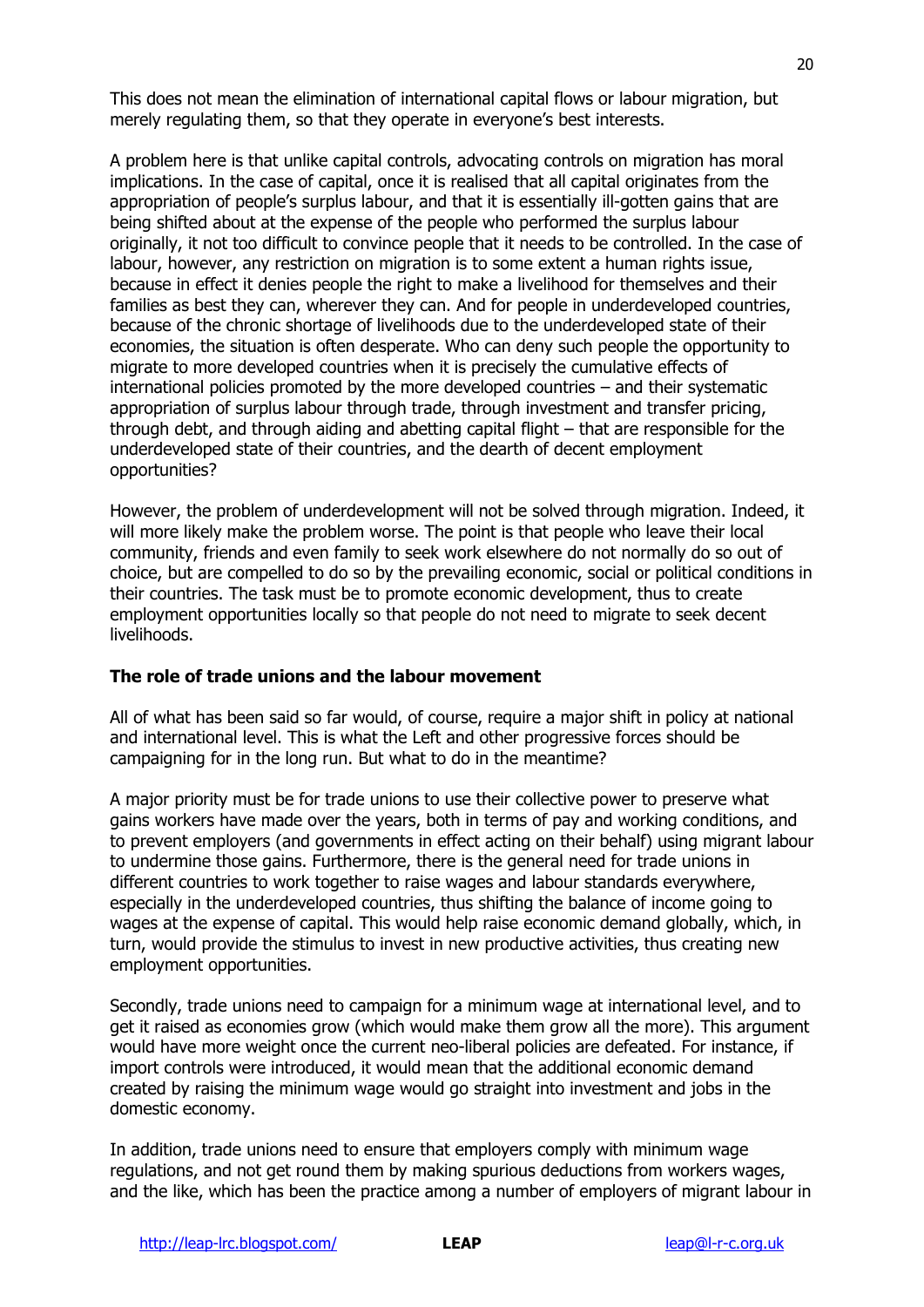Britain. In fact, as a result of some of these abuses being widely publicised, the government supposedly has tightened up its vigilance against rogue employers and introduced higher fines for non-compliance – which, paradoxically, is being supported by the very employers' organisations that were originally opposed to the minimum wage, because employers obeying the law do not want to lose out to those getting round it.

Thirdly, trade unions need to recruit migrant workers in order to protect their interests as well as the interests of local workers. The International Centre for Trade Union Rights has produced a useful pamphlet, *Organising migrant workers in trade unions<sup>5</sup>*.

Finally, the trade union movement and other progressive forces need to address problems arising from migration, especially in areas of high or sudden immigration, where local tensions between different cultures can be fanned by employers trying to cheapen labour and push down wages, by landlords buying up properties and collecting exorbitant rents from multi-occupation, and by the lack of investment in social housing and in schools which may suddenly find themselves having to cater for large numbers of pupils whose native language is not English. The progressive and labour movement response must be to oppose making migrant workers and immigrants the "scapegoat" for exploitation, inadequate planning and the lack of public sector finance, and to campaign for more affordable social housing to be provided in order to meet the needs of both local and incoming people, and for extra educational provision.

<sup>&</sup>lt;sup>5</sup> Available from International Union Rights, 177, Abbeville Road, London SW4 9RL. See also [www.ictur.org](http://www.ictur.org/)